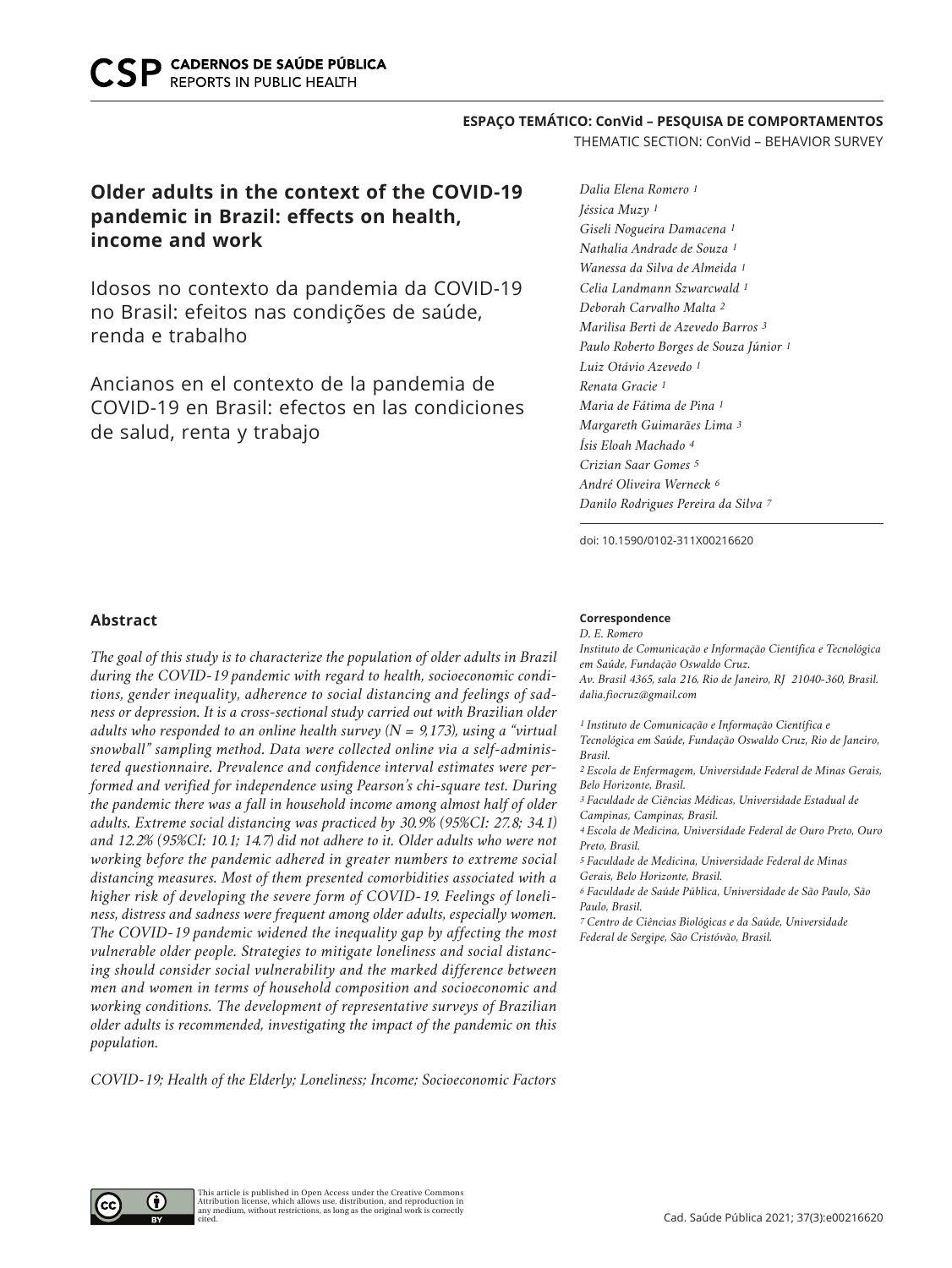# **Introduction**

COVID-19 was declared a pandemic by the World Health Organization on March 11, 2020 1. Since the first analyses it was ascertained in several countries that people over 60 are more vulnerable to the disease 2. In Brazil, data from the Influenza Epidemiological Surveillance Information System (SIVEP-Gripe) show that 35,126 elderly people had died by June 3, 2020, accounting for 71% of total deaths from COVID-19 in the period (Instituto de Comunicação e Informação Científica e Tecnológica em Saúde, Fundação Oswaldo Cruz. MonitoraCovid-19. https://bigdata-covid19.icict.fiocruz.br/, acessed on 13/Jun/2020). According to the United Nations (UN), as the virus spreads in countries with weak social protection systems, the mortality rate for older adults may grow even more 4. Besides the great threat to life, the pandemic can place older people at greater risks of poverty, loss of social support, stigma-related trauma, discrimination and isolation 4.

In this context, the loss of household income during the pandemic may aggravate social and health inequalities 5. The influence of job loss on psychosocial disorders has also been documented in the international literature 6 and may affect healthy life expectancy. The pandemic coincides with population aging, considered the main demographic event of the 21st century at global 7 and national levels 8. Article 230 of the *Brazilian Constitution* provides that, besides the family, society and the state also have the duty to assist older adults, "*defending their dignity and well-being and guaranteeing their right to life*". In addition, Brazil, as a signatory to the *2002 International Plan of Action on Aging* 9 is committed to recognizing the vulnerability of older people in humanitarian emergencies such as a pandemic.

In his book *The Loneliness of the Dying: Followed by Aging and Dying*, sociologist Norbert Elias 10 says that aging is related to social distancing, invisibility, mourning and abandonment. These issues are of even greater concern in the current context of the unexpected COVID-19 pandemic.

The goal of this study is to characterize the population of older adults in Brazil during the COVID-19 pandemic with regard to health, socioeconomic conditions, gender inequality, adherence to social distancing and feelings of sadness or depression.

#### **Methods**

#### **Data source**

This is a descriptive study based on data from *ConVid – Behavior Survey* (ConVid) 11 a cross-sectional nationwide health survey carried out in Brazil by the Oswaldo Cruz Foundation in partnership with the Federal University of Minas Gerais and the University of Campinas during the period of social distancing/quarantine resulting from the pandemic. Data were collected via a self-administered questionnaire answered on a cell phone or computer with Internet connection between April 24 and May 24, 2020. The project was approved by the National Research Ethics Committee (CONEP) on April 19, 2020, Opinion n. 3,980,277.

ConVid aimed to describe the adherence of the Brazilian population to social distancing, investigate changes in work and income, analyze difficulties to execute routine activities, examine health conditions and describe behavioral changes during the COVID-19 pandemic. ConVid uses questions validated in health surveys previously administered in Brazil. All answers were anonymous, with no identification whatsoever of the participants, and stored on the server of the Institute of Scientific and Technological Communication and Information in Health of the Oswaldo Cruz Foundation (ICICT/ Fiocruz).

The inclusion criteria for participating in the survey were: being 18 years old or above when answering the questionnaire and residing in Brazil during the COVID-19 pandemic. Further details of the ConVid survey are on the survey website (https://convid.fiocruz.br/) and in a recent publication on the methodology 11.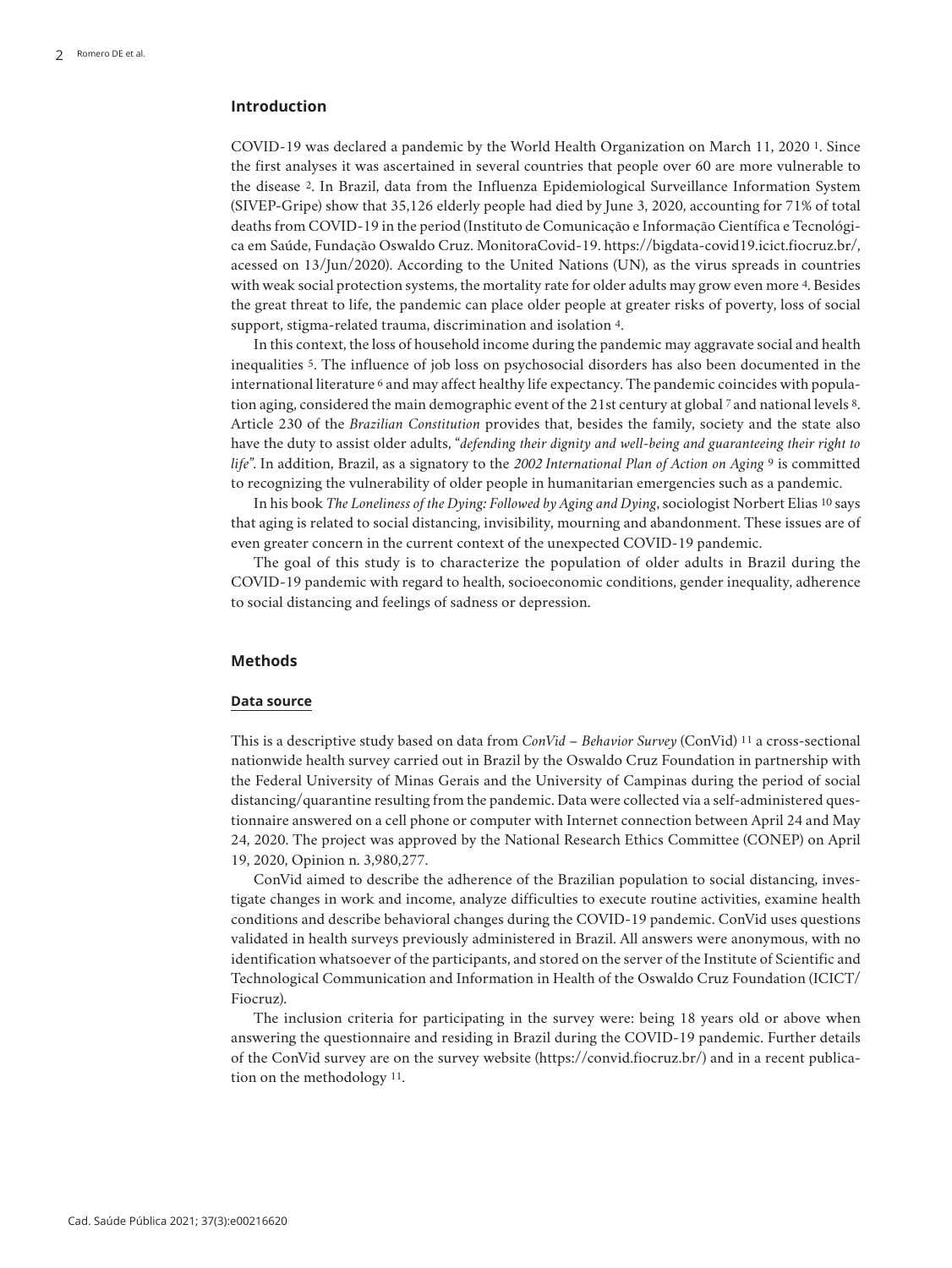## **Sample**

A "virtual snowball" sampling method was used, with invitations to answer the electronic questionnaire sent out via social media. In the first stage, 15 researchers linked to the study selected approximately 200 other researchers from different states in Brazil. Each researcher selected 20 people from their social media sites, totaling about 500 people (first wave), called seeds. To diversify the sample 12 the seeds invited people from their social media sites, following stratification by gender, age group and educational level. Their invitees made up the second wave of recruitment and sent out new invitations, reaching a final sample of 45,161 people.

In order to obtain a representative sample of the population, weighting was performed using poststratification procedures 13, according to: Brazilian region, capital city, gender, age group, educational level and race/skin color based on the estimates of the 2019 *Brazilian National Household Sample Survey* (PNAD 2019). Further details on the post-stratification procedures can be found in Szwarcwald et al. 11.

This study analyzed the information on the population of older adults (aged 60 or over), totaling 9,173 participants, which accounts for 20.3% of the total research sample.

## **Variables**

The demographic characteristics considered were gender and family composition, with the variables presence of spouse or partner and household situation (lives alone; lives with one person; lives with two or more people).

The labor-related variables were: working before the pandemic (yes; retired; not working for any other reason or working without pay) and employment relationship (yes – which includes civil servants, formally employed workers and business owners; no – workers not formally employed and self-employed workers). It was investigated whether during the pandemic the work done was an essential activity (such as health care, security, transport, banking, etc.) and whether there was a change in working status (not working before and continued not working; continued working normally; continued working from home; started working after the pandemic; took paid time off; lost job; stopped working).

Household per capita income in minimum wages was classified as: less than 1; 1 to less than 2; 2 to less than 4; 4 or more. The effect on household income was ascertained by the question: "How did the COVID-19 pandemic affect the household income?" (increase or no change; slight decrease; significant decrease or total loss). It was also investigated whether anyone in the household received government financial aid related to the COVID-19 pandemic.

Adherence to social distancing in the pandemic was estimated by the question: "During the new coronavirus pandemic, to what extent did you practice (or are still practicing) social distancing?" (extreme distancing: stayed home, leaving only for health care needs; intense distancing: stayed home, leaving only to buy groceries and medicine; and no distancing or barely altered routine: led a normal life or tried to take care, keeping a distance from others, avoiding social contact, not visiting the elderly, but continued working and going out).

The chronic non-communicable diseases (NCDs) considered risk factors for severe COVID-19 were: diabetes, high blood pressure, asthma/emphysema/chronic respiratory disease or other lung disease, heart disease and cancer 14, verified by a positive answer to the question: "Have you ever been diagnosed with any of these diseases?". The number of NCDs associated with risk for severe COVID-19 was verified by counting the self-declared NCD risk factors for COVID-19. The prevalence of smokers was obtained by a positive answer to the question: "Do you smoke?".

The effects on health status were analyzed by two questions: "Did the pandemic cause changes in your health status?" (no change; improved; worsened), and a positive answer to: "Did you seek health care during the pandemic?".

Symptoms associated with COVID-19 were verified by a positive answer to at least one of the following symptoms: fever, chills, headache, dry or chesty cough, fatigue, tiredness, sore throat, runny nose, nasal congestion, nausea, vomiting, diarrhea or joint pain. In addition, the answer to the question about testing was used to find out whether there had been contagion and its results. Feelings of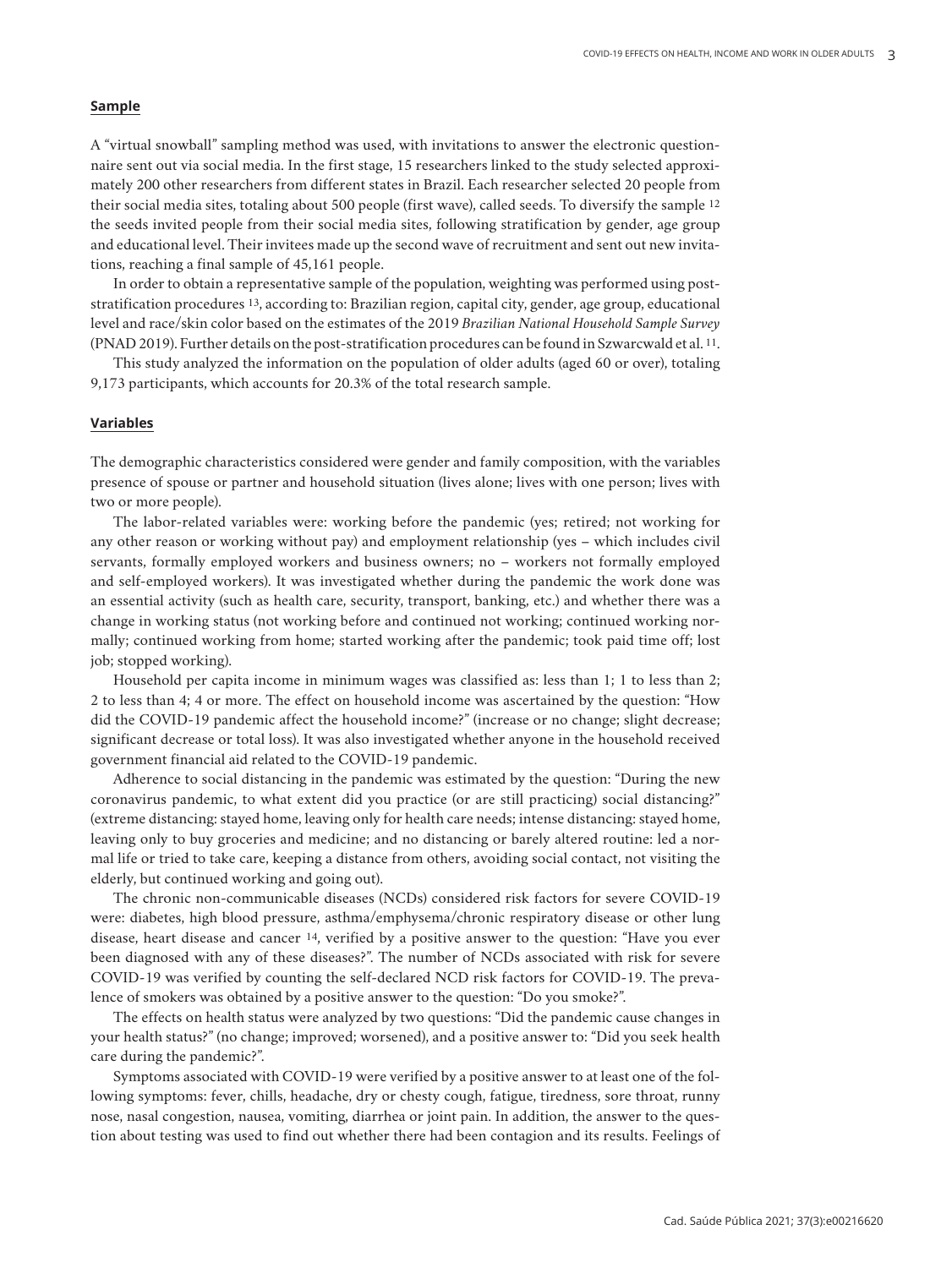distress or nervousness were verified by the following question: "During the pandemic, how often did you feel distressed or nervous?" (never; seldom; often/always). Similar questions were used to analyze feelings of depression, sadness and loneliness due to being distant from family and friends, as in Barros et al. 15. Also investigated was a positive answer to the question: "Did any family member, friend or colleague suffer from a serious case of COVID-19?".

The effect of the pandemic on the income of older adults (increase or no change; slight decrease; significant decrease or total loss) was related to working conditions, household per capita income and frequent feelings of distress or nervousness during the pandemic.

#### **Analysis**

The variables described above were analyzed according to gender and level of adherence to social distancing during the pandemic, through their percentage distribution and respective 95% confidence intervals (95%CI) of the estimated proportions. Pearson's chi-square test was used to verify the independence of the estimates.

The analyses were performed in SPSS (https://www.ibm.com/), considering the sample weighting obtained for sample calibration.

### **Results**

Among the 9,173 older adults who took part in the ConVid survey, 3,969 were men and 5,204 were women.

Household situation was markedly different between older men and women. More men live with a spouse compared to women, 81.3% (95%CI: 76.3; 85.5) and 46% (95%CI: 42.0; 50.0), respectively. In turn, more women live on their own (23.8%; 95%CI: 20.6; 27.3) than men (Table 1).

Economic activity is frequent among older adults. Half of them were working before the pandemic (95%CI: 47.0; 53.9), 42.1% of them (95%CI: 37.4; 47.0) without a formal employment relationship. The percentage of those formally employed was higher among men (62.6%; 95%CI: 55.5; 69.2) compared to women (53.1%; 95%CI: 46.7; 59.3). During the pandemic, only 8.3% (95%CI: 6.4; 10.7) continued working normally and 21.2% (95%CI: 18.4; 24.4) worked from home. One third of older adults (33.9%; 95%CI: 27.8; 40.6) worked in essential activities (Table 1).

Household income was less than one minimum wage for 31.9% (95%CI: 28.4; 35.6) of older adults. During the pandemic there was a fall in household income for almost half of older adults, 23.5% (95%CI: 20.6; 26.6) with a small decrease and 23.6% (95%CI: 20.7; 26.7) with a sharp decrease or total income loss. Financial aid related to the COVID-19 pandemic was received by 12% (95%CI: 9.4; 15.3) of families living with older adults (Table 1).

Extreme social distancing was practiced by 30.9% (95%CI: 27.8; 34.1) of older adults, 56.9% (95%CI: 53.5; 60.3) practiced intense social distancing and 12.2% (95%CI: 10.1; 14.7) did not adhere (or hardly adhered) to social distancing measures. Extreme distancing was higher among women (39.1%; 95%CI: 35.3; 42.9) compared to men (20.2%; 95%CI: 15.6; 25.8). It is noteworthy that only 7% (95%CI: 5.4; 8.8) of women practiced little or no social distancing (Table 2).

Older adults who were retired or no longer working before the pandemic showed greater adherence to extreme social distancing (40.4%; 95%CI: 34.8; 46.3 and 41.7%; 95%CI: 33.8; 50.0). About 10% of those who continued working from home did not adhere to social distancing (95%CI: 5.4; 17.4). Of those who performed some kind of essential activity during the pandemic, 44.2% (95%CI: 33.9; 55.1) did not adhere to social distancing. Income did not significantly affect social distancing and was similar between all analyzed brackets (Table 2).

The health conditions of older adults during the pandemic, according to gender, are shown in Table 3. High blood pressure is the most prevalent NCD among older adults (43.8%; 95%CI: 38.5; 45.2). More than 58% (95%CI: 55.3; 61.9) of them have at least one NCD that is a risk factor for severe COVID-19. When adding smoking as a risk factor for severe COVID-19, it is observed that 64.1% (95%CI: 60.8; 67.3) of older adults are part of the high-risk group, either for having at least one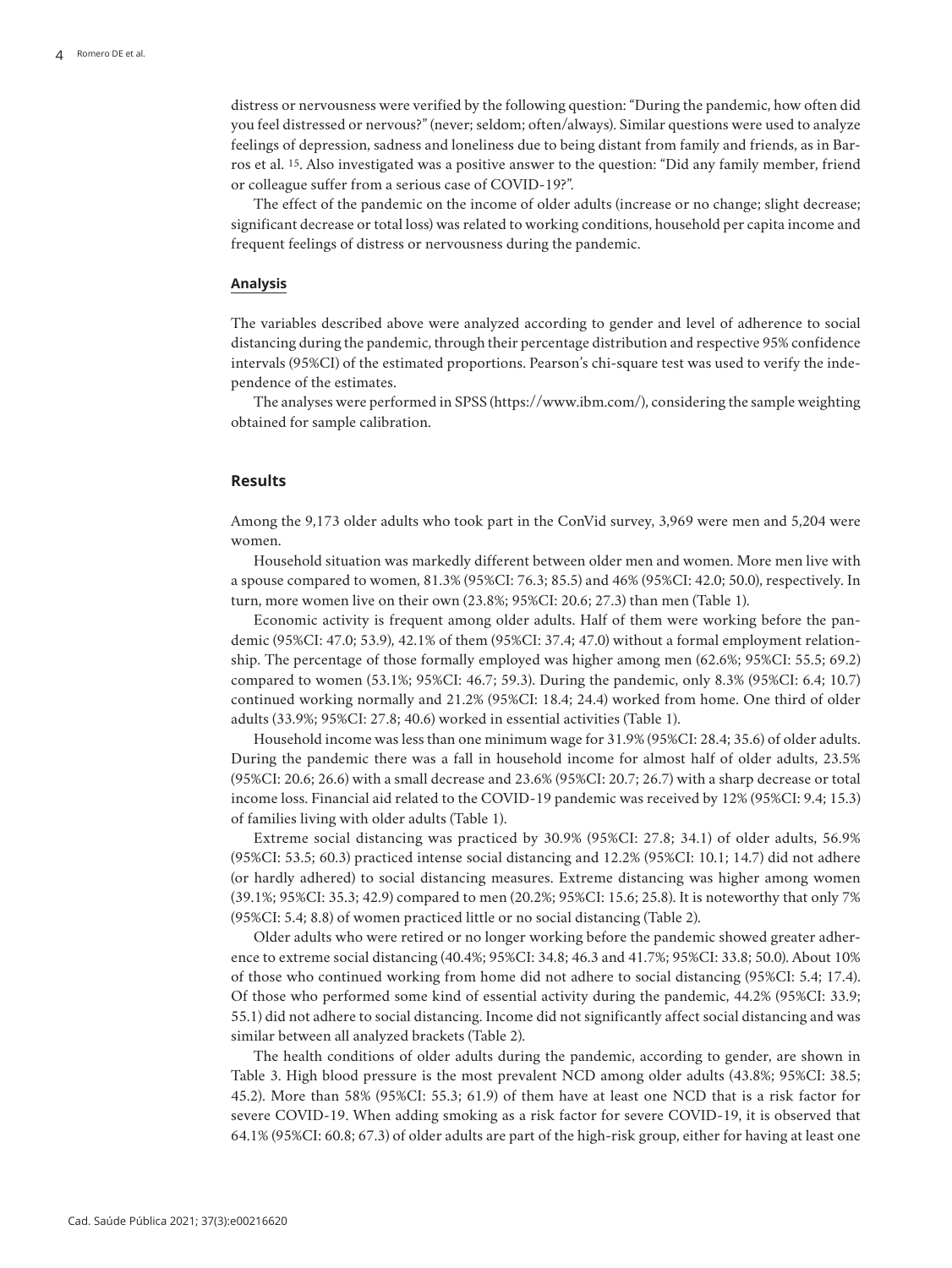Breakdown (%) of household composition, income and work among older adults by gender during the COVID-19 pandemic. Brazil, 2020.

| Socioeconomic and demographic situation                         | Male          |            | Female        |            | Total          |            | p-value     |
|-----------------------------------------------------------------|---------------|------------|---------------|------------|----------------|------------|-------------|
|                                                                 | $(n = 3,969)$ |            | $(n = 5,204)$ |            | $(N = 9, 173)$ |            |             |
|                                                                 | %             | IC95%      | %             | IC95%      | %              | IC95%      |             |
| Lives with spouse or partner?                                   |               |            |               |            |                |            | < 0.001     |
| Yes                                                             | 81.3          | 76.3; 85.5 | 46            | 42.0; 50.0 | 61.3           | 57.9; 64.6 |             |
| No                                                              | 18.7          | 14.5; 23.7 | 54            | 50.0; 58.0 | 38.7           | 35.4; 42.1 |             |
| Household situation                                             |               |            |               |            |                |            | ${}< 0.001$ |
| Lives alone                                                     | 10.8          | 7.8; 14.8  | 23.8          | 20.6; 27.3 | 18.2           | 15.8; 20.8 |             |
| Lives with one person                                           | 39.8          | 34.4; 45.5 | 43.3          | 39.3; 47.3 | 41.8           | 38.5; 45.2 |             |
| Lives with two or more people                                   | 49.4          | 43.5; 55.3 | 32.9          | 29.3; 36.8 | 40.1           | 36.6; 43.6 |             |
| Working before the pandemic?                                    |               |            |               |            |                |            | < 0.001     |
| Yes                                                             | 59.3          | 53.3; 65.1 | 43.8          | 39.8; 47.9 | 50.5           | 47.0; 53.9 |             |
| Retired                                                         | 37.5          | 31.8; 43.6 | 39.7          | 35.8; 43.7 | 38.7           | 35.4; 42.2 |             |
| Not working for other reason                                    | 3.2           | 2.0; 5.1   | 16.6          | 13.9; 19.5 | 10.8           | 9.1; 12.7  |             |
| If working, was there employment relationship? ( $n = 4,588$ )  |               |            |               |            |                |            | 0.048       |
| Yes                                                             | 62.6          | 55.5; 69.2 | 53.1          | 46.7; 59.3 | 57.9           | 53.0; 62.6 |             |
| No                                                              | 37.4          | 30.8; 44.5 | 46.9          | 40.7; 53.3 | 42.1           | 37.4; 47.0 |             |
| How did the pandemic affect the work/job?                       |               |            |               |            |                |            | < 0.001     |
| Not working before or during the pandemic                       | 35.9          | 30.5; 41.8 | 49.6          | 45.5; 53.8 | 43.6           | 40.3; 47   |             |
| Continued working normally                                      | 11.3          | 7.6; 16.4  | 6.0           | 4.6; 7.9   | 8.3            | 6.4; 10.7  |             |
| Continued working but from home                                 | 27.6          | 22.6; 33.3 | 16.2          | 13.3; 19.6 | 21.2           | 18.4; 24.4 |             |
| Started working after the pandemic                              | 0.2           | 0.0; 0.8   | 0.8           | 0.4; 1.4   | 0.5            | 0.3; 0.9   |             |
| Took paid time off                                              | 3.1           | 1.9; 5.2   | 2.7           | 1.6; 4.4   | 2.9            | 2.0; 4.1   |             |
| Lost job                                                        | 1.8           | 0.6; 5.1   | 0.6           | 0.3; 1.2   | 1.1            | 0.5; 2.4   |             |
| Stopped working                                                 | 20.1          | 15.8; 25.1 | 24.1          | 20.2; 28.4 | 22.3           | 19.4; 25.6 |             |
| Worked on an activity considered essential during the pandemic? |               |            |               |            |                |            | 0.385       |
| $(n = 2,645)$                                                   |               |            |               |            |                |            |             |
| Yes                                                             | 31.5          | 23.4; 41.0 | 37.1          | 28.8; 46.3 | 33.9           | 27.8; 40.6 |             |
| No                                                              | 68.5          | 59.0; 76.6 | 62.9          | 53.7; 71.2 | 66.1           | 59.4; 72.2 |             |
| Household per capita income (minimum wages)                     |               |            |               |            |                |            | 0.348       |
| < 1                                                             | 29.3          | 23.5; 35.8 | 34.0          | 30.0-38.4  | 31.9           | 28.4; 35.6 |             |
| 1 < 2                                                           | 28.2          | 22.9; 34.2 | 28.9          | 25.1; 33.0 | 28.6           | 25.4; 32.0 |             |
| 2 < 4                                                           | 25.3          | 20.8; 30.4 | 23.2          | 20.2; 26.5 | 24.2           | 21.5; 27.0 |             |
| $\geq 4$                                                        | 17.2          | 14.1; 20.9 | 13.8          | 11.8; 16.2 | 15.3           | 13.5; 17.4 |             |
| How did the pandemic affet the househild income?                |               |            |               |            |                |            | 0.431       |
| Increase or no change                                           | 53.6          | 47.6: 59.4 | 52.5          | 48.4; 56.6 | 53.0           | 49.5; 56.4 |             |
| Slight decrease                                                 | 23.8          | 18.8; 29.6 | 23.2          | 20.1; 26.6 | 23.5           | 20.6; 26.6 |             |
| Significant decrease or total loss                              | 22.7          | 18.4; 27.7 | 24.3          | 20.5; 28.4 | 23.6           | 20.7; 26.7 |             |
| Did any household member receive government aid related to      |               |            |               |            |                |            | 0.843       |
| the pandemic?                                                   |               |            |               |            |                |            |             |
| Yes                                                             | 12.4          | 8.1; 18.5  | 11.8          | 8.7; 15.7  | 12.0           | 9.4; 15.3  |             |
| No                                                              | 87.6          | 81.5; 91.9 | 88.2          | 84.3; 91.3 | 88.0           | 84.7; 90.6 |             |

95%CI: 95% confidence interval.

Source: *ConVid – Behavior Survey*.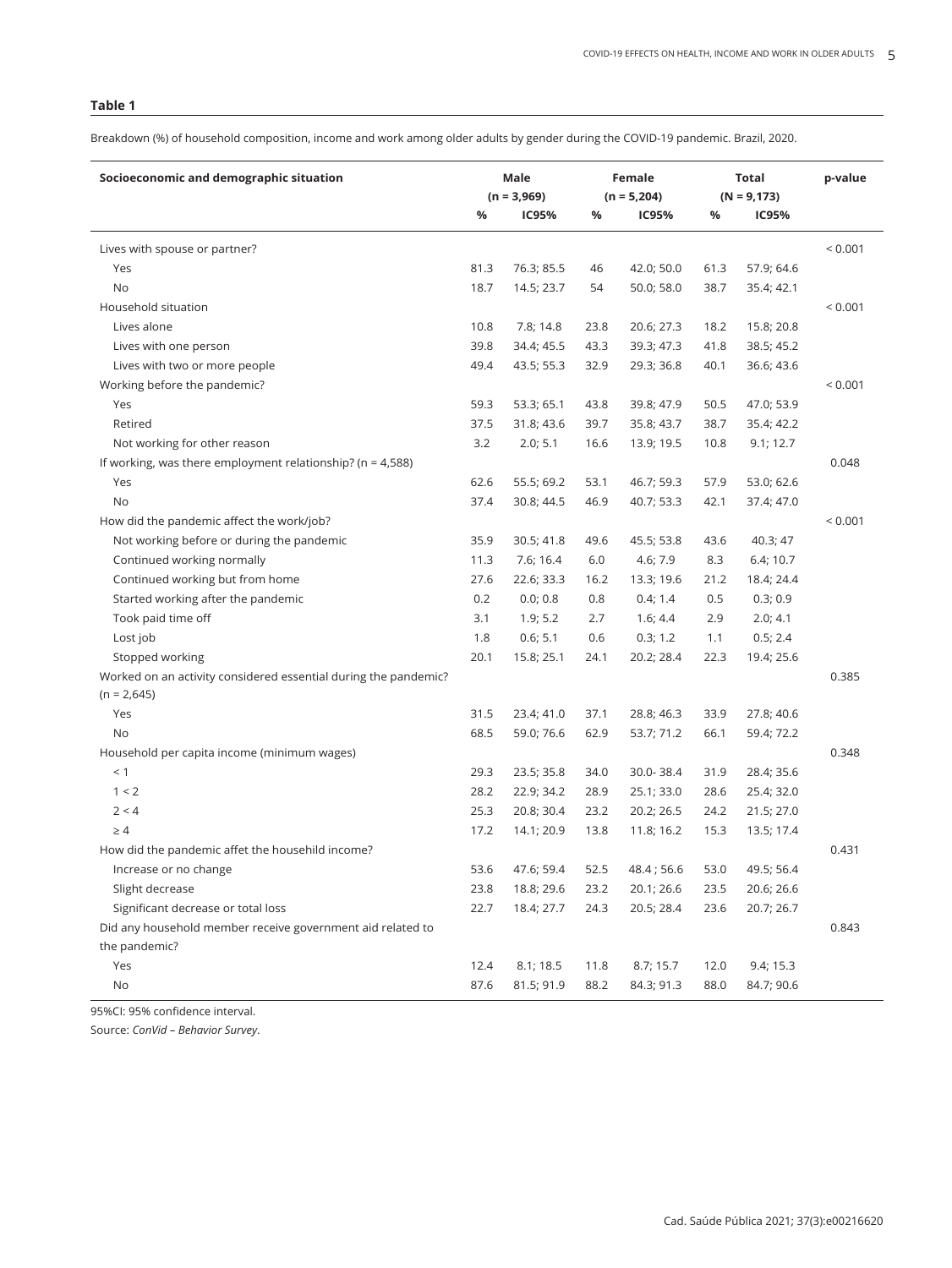Breakdown (%) of socioeconomic, household and work situation of older adults by adherence to social distancing during the COVID-19 pandemic. Brazil, 2020.

| Socioeconomic and demographic<br>situation                         |      | <b>Extreme distancing</b> |      | Intense distancing (left<br>home to buy food etc.) | No distancing or barely<br>altered routine | p-value    |             |
|--------------------------------------------------------------------|------|---------------------------|------|----------------------------------------------------|--------------------------------------------|------------|-------------|
|                                                                    | $\%$ | 95%CI                     | %    | 95%CI                                              | %                                          | 95%CI      |             |
| Total older adults ( $n = 9,102$ )                                 | 30.9 | 27.8; 34.1                | 56.9 | 53.5; 60.3                                         | 12.2                                       | 10.1; 14.7 |             |
| Gender                                                             |      |                           |      |                                                    |                                            |            | ${}< 0.001$ |
| Men                                                                | 20.2 | 15.6; 25.8                | 61.0 | 54.7; 66.5                                         | 19.0                                       | 14.7; 24.2 |             |
| Women                                                              | 39.1 | 35.3; 42.9                | 54.0 | 50.0; 57.9                                         | 7.0                                        | 5.4; 8.8   |             |
| Lives with spouse or partner?                                      |      |                           |      |                                                    |                                            |            | 0.001       |
| Yes                                                                | 26.8 | 23.0; 30.9                | 58.7 | 54.3; 63.1                                         | 14.5                                       | 11.6; 17.9 |             |
| No                                                                 | 37.7 | 32.8; 42.8                | 54.2 | 49.0; 59.4                                         | 8.1                                        | 5.4; 12.1  |             |
| Household situation                                                |      |                           |      |                                                    |                                            |            | 0.087       |
| Lives alone                                                        | 35.1 | 28.5; 42.4                | 58.4 | 51.1; 65.4                                         | 6.5                                        | 3.8; 10.7  |             |
| Lives with one person                                              | 29.6 | 25.8; 33.8                | 58.3 | 53.5; 63.0                                         | 12.1                                       | 8.8; 16.2  |             |
| Lives with two or more people                                      | 30.2 | 24.8; 36.2                | 54.8 | 48.9; 60.7                                         | 15.0                                       | 11.4; 19.6 |             |
| Working before the pandemic?                                       |      |                           |      |                                                    |                                            |            | < 0.001     |
| Yes                                                                | 20.8 | 17.6; 24.3                | 58.8 | 54.0; 63.3                                         | 20.5                                       | 16.6; 25.0 |             |
| Retired                                                            | 40.4 | 34.8; 46.3                | 56.3 | 50.4; 62.0                                         | 3.3                                        | 2.1; 5.4   |             |
| Not working for other reason                                       | 41.7 | 33.8; 50.0                | 54.3 | 46.0; 62.4                                         | 4.0                                        | 2.3; 6.9   |             |
| How did the pandemic affect the                                    |      |                           |      |                                                    |                                            |            | < 0.001     |
| work/job?                                                          |      |                           |      |                                                    |                                            |            |             |
| Not working before or during the<br>pandemic                       | 37.4 | 33.1; 41.8                | 56.1 | 51.4; 60.7                                         | 6.5                                        | 4.3; 9.9   |             |
| Continued working normally                                         | 15.2 | 5.0; 37.8                 | 18.3 | 12.2; 26.5                                         | 66.6                                       | 51.1; 79.2 |             |
| Continued working but from home                                    | 26.3 | 20.5; 33.0                | 63.8 | 56.1; 70.9                                         | 9.8                                        | 5.4; 17.4  |             |
| Started working after the pandemic                                 | 19.0 | 5.2; 50.1                 | 39.3 | 17.4; 66.6                                         | 41.7                                       | 17.7; 70.3 |             |
| Took paid time off                                                 | 18.4 | 8.7; 34.8                 | 74.5 | 57.6; 86.3                                         | 7.1                                        | 2.4; 19.4  |             |
| Lost job                                                           | 11.3 | 3.1; 33.5                 | 82.7 | 57.8; 94.4                                         | 6.0                                        | 1.3; 24.0  |             |
| Stopped working                                                    | 29.4 | 22.4; 37.5                | 64.1 | 56.0; 71.5                                         | 6.5                                        | 3.9; 10.7  |             |
| Worked on an activity considered<br>essential during the pandemic? |      |                           |      |                                                    |                                            |            | < 0.001     |
| Yes                                                                | 12.2 | 7.6; 19.2                 | 43.5 | 33.4; 54.2                                         | 44.2                                       | 33.9; 55.1 |             |
| No                                                                 | 28.0 | 20.5; 36.9                | 54.1 | 45.4; 62.5                                         | 17.9                                       | 12.1; 25.8 |             |
| Household per capita income                                        |      |                           |      |                                                    |                                            |            | 0.159       |
| (minimum wages)                                                    |      |                           |      |                                                    |                                            |            |             |
| < 1                                                                | 33.5 | 27.0; 40.8                | 52.3 | 45.2; 59.4                                         | 14.1                                       | 10.1; 19.4 |             |
| 1 < 2                                                              | 24.1 | 19.2; 29.9                | 63.8 | 56.9; 70.1                                         | 12.1                                       | 7.8; 18.3  |             |
| 2 < 4                                                              | 29.1 | 23.9; 34.9                | 59.1 | 52.9; 65.1                                         | 11.8                                       | 8.0; 16.9  |             |
| $\geq 4$                                                           | 35.6 | 29.9; 41.7                | 53.8 | 47.4; 60.0                                         | 10.7                                       | 6.8; 16.5  |             |
| How did the pandemic affect the                                    |      |                           |      |                                                    |                                            |            | 0.218       |
| household income?                                                  |      |                           |      |                                                    |                                            |            |             |
| Increase or no change                                              | 32.7 | 28.8; 36.9                | 56.7 | 52.2; 61.1                                         | 10.6                                       | 8.0; 13.9  |             |
| Slight decrease                                                    | 33.3 | 26.3; 41.2                | 53.2 | 45.6; 60.6                                         | 13.5                                       | 8.6; 20.5  |             |
| Significant decrease or total loss                                 | 24.0 | 18.4; 30.7                | 61.8 | 54.7; 63.9                                         | 14.2                                       | 10.4; 19.3 |             |

95%CI: 95% confidence interval.

Source: *ConVid – Behavior Survey*.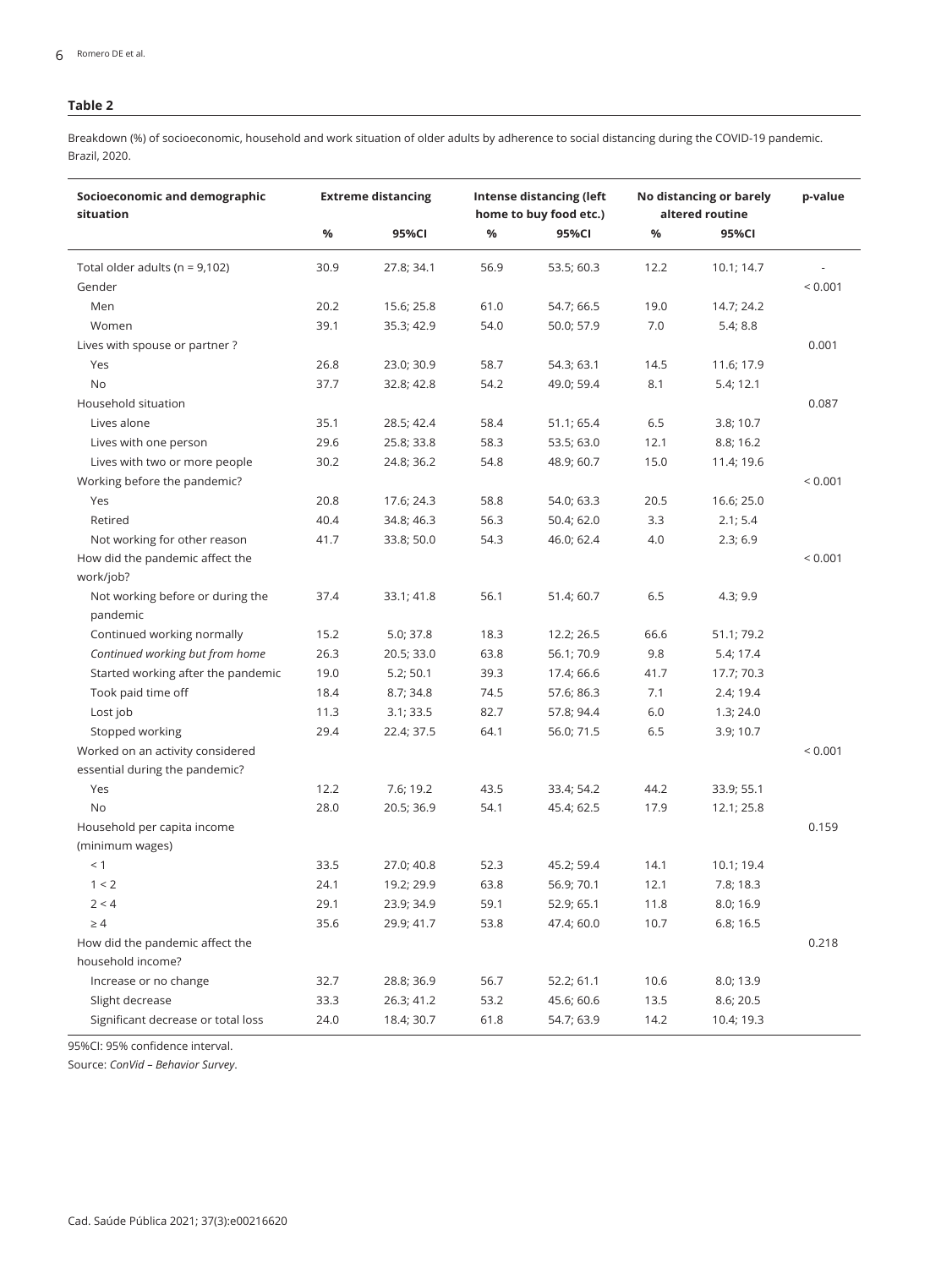Breakdown (%) of non-communicable diseases (NCD) risk factors for COVID-19, comorbidities, health status and symptoms of COVID-19 and feelings of sadness, distress and loneliness by gender. Brazil, 2020.

| <b>Health status</b>                                             | Male |            |      | Female     |      | Total      | p-value |
|------------------------------------------------------------------|------|------------|------|------------|------|------------|---------|
|                                                                  | %    | 95%CI      | %    | 95%CI      | %    | 95%CI      |         |
| Prevalence of NCD considered risk factors for COVID-19           |      |            |      |            |      |            |         |
| <b>Diabetes</b>                                                  | 18.7 | 14.6; 23.5 | 15.6 | 12.6; 19.1 | 16.9 | 14.4; 19.7 | 0.267   |
| High blood pressure                                              | 43.8 | 38.1; 49.7 | 40.3 | 36.5; 44.3 | 41.8 | 38.5; 45.2 | 0.331   |
| Asthma/Emphysema/Chronic respiratory disease or other lung       | 9.3  | 5.7; 14.9  | 9.6  | 7.7; 12.0  | 9.5  | 7.4; 12.0  | 0.899   |
| disease                                                          |      |            |      |            |      |            |         |
| Heart disease                                                    | 15.6 | 11.5; 20.9 | 7.8  | 5.4; 11.2  | 11.2 | 8.8; 14.1  | 0.004   |
| Cancer                                                           | 6.4  | 4.1; 9.8   | 7.0  | 5.5; 8.9   | 6.7  | 5.3; 8.4   | 0.711   |
| Risk factors for COVID-19                                        |      |            |      |            |      |            |         |
| Smoking                                                          | 12.0 | 8.8; 16.1  | 13.3 | 10.9; 16.0 | 12.7 | 10.7; 15.0 | 0.578   |
| At least one NCD risk factor for COVID-19                        | 60.2 | 54.3; 65.8 | 57.5 | 53.5; 61.3 | 58.6 | 55.3; 61.9 | 0.442   |
| At least one NCD risk factor for COVID-19 or smoking             | 64.2 | 58.4; 69.6 | 64.1 | 60.2; 67.7 | 64.1 | 60.8; 67.3 | 0.966   |
| Number of NCDs associated with risk for COVID-19                 |      |            |      |            |      |            | 0.047   |
| None                                                             | 39.8 | 34.2; 45.7 | 42.5 | 38.7; 46.5 | 41.4 | 38.1; 44.7 |         |
| One                                                              | 33.9 | 28.5; 39.7 | 38.4 | 34.4; 42.6 | 36.5 | 33.2; 39.9 |         |
| Two                                                              | 19.1 | 15.0; 24.1 | 15.5 | 12.9; 18.5 | 17.1 | 14.7; 19.8 |         |
| Three                                                            | 7.1  | 4.3; 11.7  | 3.5  | 2.6; 4.8   | 5.1  | 3.6; 7.1   |         |
| Health status altered by the pandemic?                           |      |            |      |            |      |            | 0.062   |
| No change                                                        | 82.2 | 75.6; 78.5 | 82.2 | 77.4; 86.2 | 75.6 | 72.0; 78.9 |         |
| Improved                                                         | 1.6  | 2.5; 2.1   | 1.6  | 0.7; 3.3   | 2.5  | 1.6; 3.9   |         |
| Worsened                                                         | 16.2 | 21.9; 19.4 | 16.2 | 12.3; 21.0 | 21.9 | 18.7; 25.4 |         |
| Health care sought during the pandemic?                          | 15.7 | 12.6; 19.4 | 19.5 | 16.6; 22.7 | 17.9 | 15.7; 20.3 | 0.111   |
| Symptoms associated with COVID-19?                               | 12.9 | 9.6; 17.2  | 18.4 | 15.3; 22.0 | 16.1 | 13.7; 18.8 | 0.040   |
| Tested for COVID-19 infection?                                   | 2.4  | 0.8; 7.2   | 2.0  | 1.1; 3.9   | 2.2  | 1.2; 3.9   | 0.798   |
| Test result ( $n = 79$ )                                         |      |            |      |            |      |            | 0.011   |
| Positive                                                         | 23.2 | 6.1; 58.2  | 2.4  | 1.1; 5.2   | 6.0  | 2.8; 12.4  |         |
| Negative                                                         | 27.0 | 7.7;62.1   | 83.6 | 60.2; 94.5 | 73.9 | 49.6; 89.1 |         |
| Not released                                                     | 49.9 | 11.6; 88.3 | 14.0 | 4.1; 38.5  | 20.1 | 6.9; 46.2  |         |
| Felt isolated from family or friends during the pandemic?        |      |            |      |            |      |            | < 0.001 |
| Never                                                            | 21.1 | 16.6; 26.6 | 15.5 | 12.5; 19.1 | 18.0 | 15.3; 21.0 |         |
| Seldom                                                           | 37.8 | 32.2; 43.8 | 26.6 | 23.7; 29.8 | 31.5 | 28.5; 34.7 |         |
| Often/Always                                                     | 41.0 | 35.4; 46.9 | 57.8 | 53.9; 61.7 | 50.6 | 47.1; 54.0 |         |
| Felt distressed or nervous during the pandemic?                  |      |            |      |            |      |            | < 0.001 |
| Never                                                            | 29.3 | 24.2; 34.9 | 18.5 | 15.6; 21.7 | 23.1 | 20.4; 26.2 |         |
| Seldom                                                           | 47.5 | 41.6; 53.5 | 43.4 | 39.5; 47.4 | 45.2 | 41.8; 48.6 |         |
| Often/Always                                                     | 23.2 | 18.8; 28.4 | 38.1 | 34.2; 42.2 | 31.7 | 28.6; 34.9 |         |
| Felt sad or depressed during the pandemic?                       |      |            |      |            |      |            | < 0.001 |
| Never                                                            | 38.8 | 33.2; 44.8 | 20.8 | 17.5; 24.5 | 28.5 | 25.4; 31.9 |         |
| Seldom                                                           | 43.7 | 37.9; 49.7 | 44.1 | 40.2; 48.1 | 43.9 | 40.6; 47.4 |         |
| Often/Always                                                     | 17.5 | 13.7; 22.1 | 35.1 | 31.3; 39.1 | 27.5 | 24.6; 30.6 |         |
| Family member, friend or colleague with severe case of COVID-19? | 10.9 | 8.2; 14.4  | 15.6 | 12.6; 19.2 | 13.6 | 11.4; 16.1 | 0.044   |

95%CI: 95% confidence interval.

Source: *ConVid – Behavior Survey*.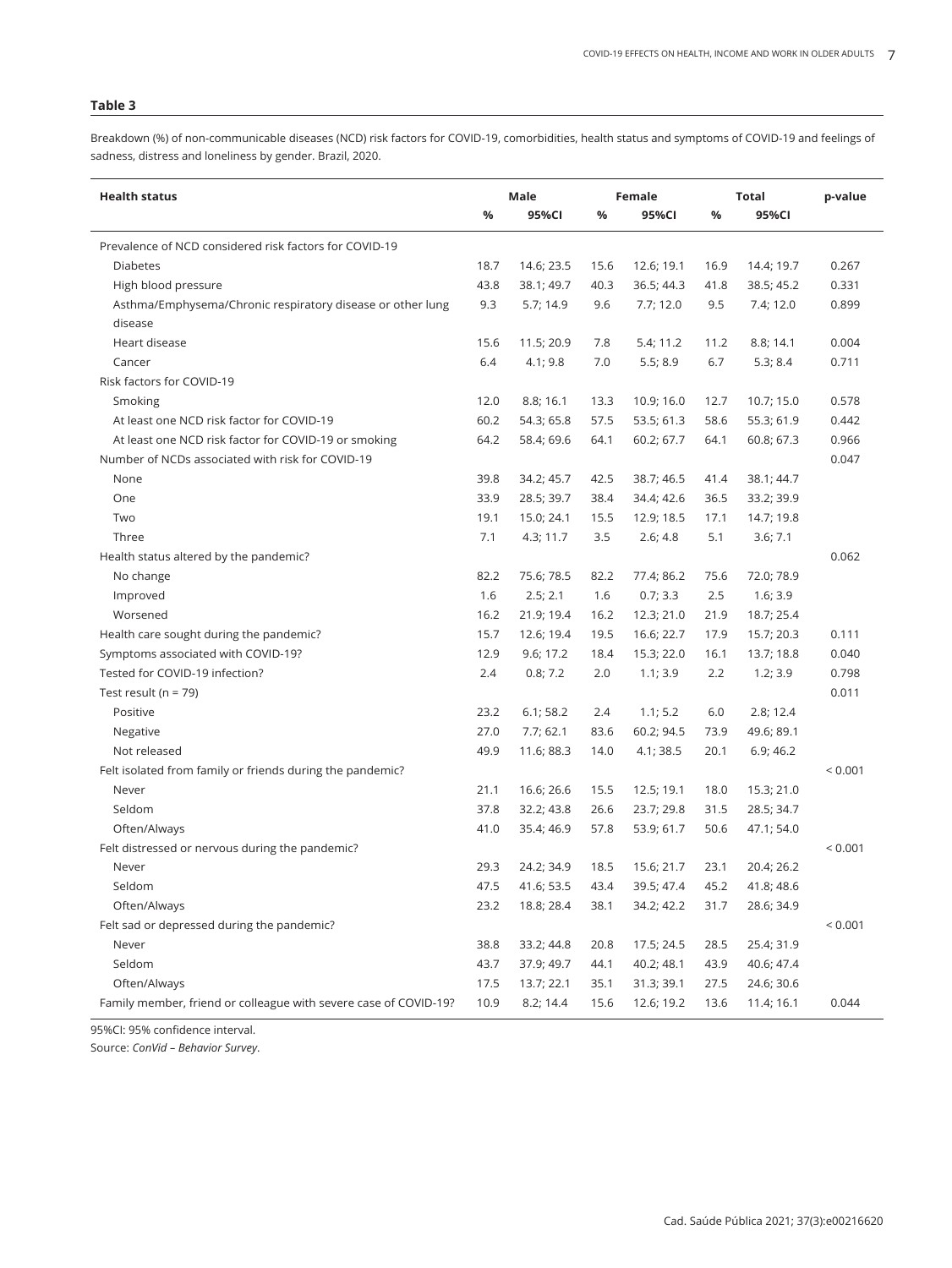NCD or for being an active smoker. Men have more comorbidities associated with risk for severe COVID-19 compared to women, with 7.1% of them reporting three or more diseases (95%CI: 4.3; 11.7) (Table 3).

Worsening of health conditions during the pandemic was reported by 21.9% (95%CI: 18.7; 25.4) of older adults, and 17.9% (95%CI: 15.7; 20.3) saw a doctor, dentist or other health professional (Table 3).

Symptoms associated with COVID-19 were reported by 16.1% (95%CI: 13.7; 18.8) of older adults who answered the survey, 18.4% (95%CI: 15.3; 22.0) among women and 12.9% (95%CI: 9.6; 17.2) among men. Only 2.2% (95%CI: 1.2; 3.9) were tested for COVID-19 (Table 3).

A frequent feeling of loneliness due to being away from friends and family during the pandemic was reported by half of older adults (95%CI: 47.1; 54.0), more often by women 57.8% (95%CI: 53.9; 61.7) than men (41%; 95%CI: 35.4; 46.9). Habitual distress or nervousness during the pandemic was reported by 1/3 of the elderly population (31.7%; 95%CI: 28.6; 34.9), also being higher among women (38.1%; 95%CI: 34.2; 42.2) compared to men (23.2; 95%CI: 18.8; 28.4). A recurring feeling of sadness and depression (27.5%; 95%CI: 24.6; 30.6) was also more frequent among women (35.1%; 95%CI: 31.3; 39.1) than men (17.5%; 95% CI: 13.7; 22.1). Serious cases of COVID-19 among family, close friends or co-workers were reported by 13.6% (95%CI: 11.4; 16.1) of older adults (Table 3).

Inequality and impact of the pandemic on the income of older adults can be seen in Table 4. In Brazil, 23.7% (95%CI: 20.8; 26.8) of them had a sharp decrease or total loss of income in the surveyed period. This percentage is higher among those who were working before the pandemic, 36.4% (95%CI: 31.8; 41.3). It is observed that 52.4% (95%CI: 46.1; 58.7) of older adults who were formally employed maintained their income, and only 20.3% (95% CI: 15.1; 26.7) of those who had no formal employment relationship were not negatively affected. A large number of older adults with no formal employment suffered a sharp drop in income (55.3%; 95% CI: 47.8; 62.5).

A significant decrease in income was observed even among part of those who continued working normally (19.4%; 95%CI: 13.0; 27.9) or from home (23.0%; 95%CI: 16.8; 30.7). Adults with a household per capita income below one minimum wage were the most affected by a fall in income (36.2%; 95%CI: 29.5; 43.6).

The number of residents in the household had no significant impact on feeling of sadness. Recurrent sadness or depression was more pronounced in households with lower incomes (32.3%; 95%CI: 26.2; 39.0) compared to the other brackets. Likewise, during the pandemic, the greater the income decrease, the greater the number of older adults who felt persistently or frequently sad, reaching 38.5% (95%CI: 31.7; 45.7). In general, older adults with a family member, friend or colleague who had fallen seriously ill or died from COVID-19 felt sad more often (37.1%; 95%CI: 28.4; 46.7) (Table 5).

The feeling of isolation from family and friends was related to sadness and depression among older adults, since 66.3% (95%CI: 51.1; 74.4) of those who never felt isolated were not sad or depressed either. Among those who never felt isolated from their social circle, for example, only 3.5% (95%CI: 1.8; 6.9) felt sad always or often. When sadness is analyzed in relation to the degree of social distancing, older adults who adhered to extreme distancing felt sad more often (30.5%; 95%CI: 25.9; 35.6).

## **Discussion**

This article presents evidence of the high and uneven impact of the COVID-19 pandemic on the health, income and care of older adults in Brazil. These effects are less visible than the high rates of lethality and mortality 16, but they cause serious consequences for older adults and their families. Also shown was a marked difference between older men and women in terms of household composition, socioeconomic conditions, family income and insertion in the labor market. This reinforces the fact that gender inequality must always be considered in studies and initiatives related to aging 17. During the COVID-19 pandemic, any kind of household composition poses risks for older adults. Older people living alone may need help to buy food, emotional and economic support, health care and others, and older adults who live with other people are at risk of being infected by household members in contact with the outside world 18. Living with other people is more common among men, while living alone is much more frequent among women. Similar results have been found in previous studies 19,20.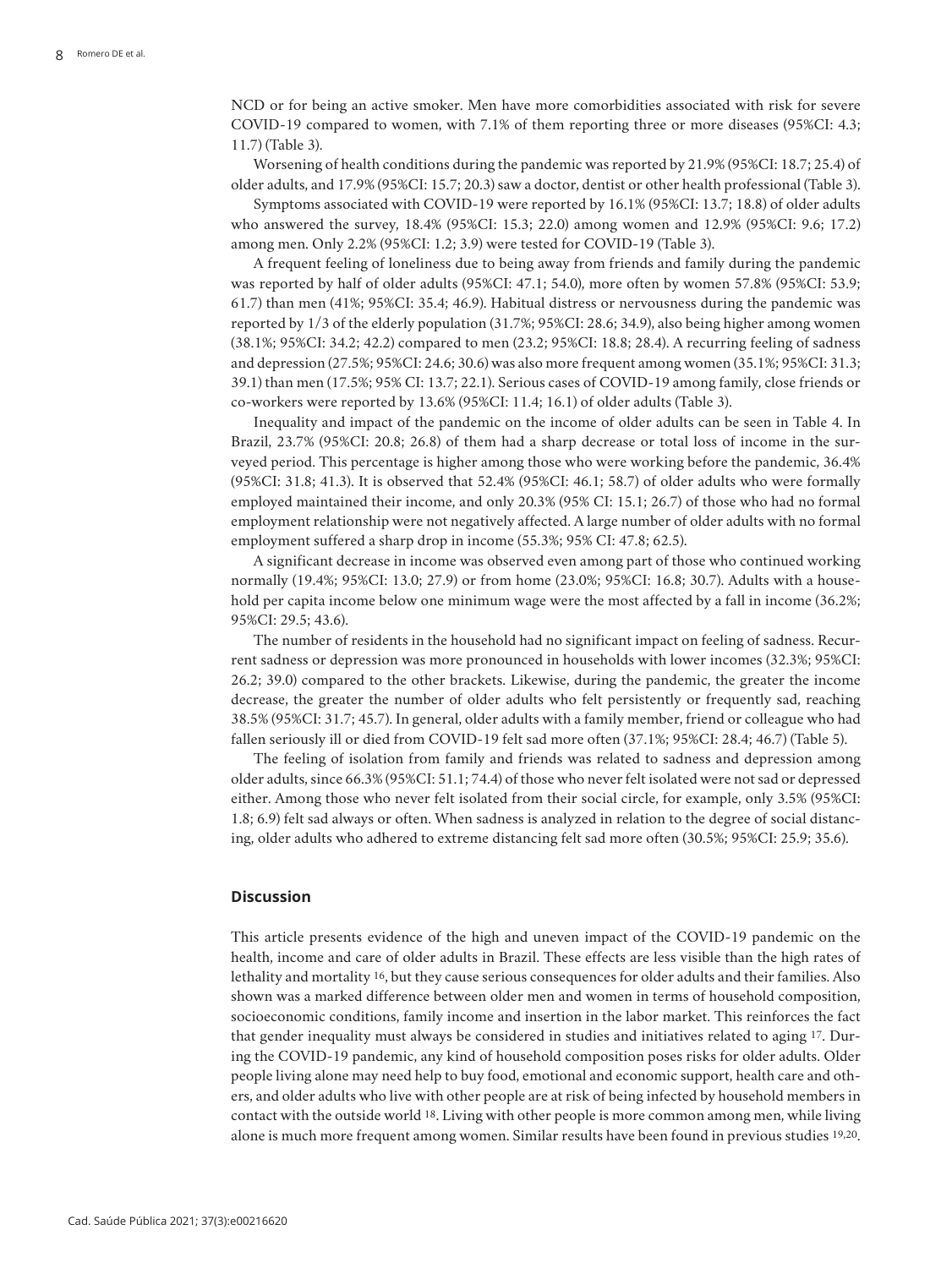Breakdown (%) of working conditions and household per capita income during the COVID-19 pandemic by impact on older peoples' income. Brazil, 2020.

| Socioeconomic condition                               | Income change during the pandemic |            |      |            |                             |            |              |
|-------------------------------------------------------|-----------------------------------|------------|------|------------|-----------------------------|------------|--------------|
|                                                       | Increase or no                    |            |      | Slight     | <b>Significant decrease</b> |            |              |
|                                                       | change                            |            |      | decrease   | or total loss               |            |              |
|                                                       | %                                 | 95%CI      | %    | 95%CI      | $\%$                        | 95%CI      |              |
| Total older adults ( $n = 9,173$ )                    | 52.9                              | 49.4; 56.3 | 23.4 | 20.5; 26.6 | 23.7                        | 20.8; 26.8 |              |
| Working before the pandemic?                          |                                   |            |      |            |                             |            | < 0.001      |
| Yes                                                   | 38.9                              | 34.3; 43.7 | 24.7 | 20.9; 29.0 | 36.4                        | 31.8; 41.3 |              |
| Retired                                               | 70.0                              | 63.9; 75.5 | 21.6 | 16.7; 27.4 | 8.4                         | 5.5; 12.6  |              |
| Not working for other reason                          | 57.3                              | 48.8; 65.3 | 23.9 | 17.7; 31.5 | 18.8                        | 13.1; 26.3 |              |
| If working, was there employment relationship?        |                                   |            |      |            |                             |            | ${}_{0.001}$ |
| $(n = 4,588)$                                         |                                   |            |      |            |                             |            |              |
| Yes                                                   | 52.4                              | 46.1; 58.7 | 24.9 | 19.8; 30.7 | 22.7                        | 17.7; 28.6 |              |
| <b>No</b>                                             | 20.3                              | 15.1; 26.7 | 24.5 | 18.9; 31.1 | 55.3                        | 47.8; 62.5 |              |
| How did the pandemic affect the work/job?             |                                   |            |      |            |                             |            | ${}< 0.001$  |
| Not working before or during the pandemic             | 74.6                              | 70.2; 78.5 | 18.0 | 14.4; 22.3 | 7.4                         | 5.6; 9.6   |              |
| Continued working normally                            | 44.3                              | 31.9; 57.5 | 36.3 | 22.9; 52.1 | 19.4                        | 13.0; 27.9 |              |
| Continued working but from home                       | 46.7                              | 39.0; 54.6 | 30.3 | 23.3; 38.3 | 23.0                        | 16.8; 30.7 |              |
| Started working after the pandemic                    | 55.9                              | 28.8; 80.0 | 14.7 | 3.1;48.1   | 29.3                        | 11.0; 58.1 |              |
| Took paid time off                                    | 30.3                              | 17.4; 47.3 | 36.4 | 20.5; 56.1 | 33.3                        | 18.7; 51.9 |              |
| Lost job                                              | 0.2                               | 0.0; 1.1   | 9.6  | 3.0; 26.4  | 90.2                        | 73.4; 96.8 |              |
| Stopped working                                       | 25.3                              | 18.5; 33.7 | 22.1 | 17.3; 27.8 | 52.6                        | 44.6; 60.5 |              |
| Worked on an activity considered essential during the |                                   |            |      |            |                             |            | 0.625        |
| pandemic?                                             |                                   |            |      |            |                             |            |              |
| Yes                                                   | 43.0                              | 32.4; 54.4 | 30.7 | 21.4; 41.9 | 26.2                        | 16.6; 38.8 |              |
| <b>No</b>                                             | 47.2                              | 39.0; 55.7 | 32.4 | 24.1; 42.0 | 20.3                        | 15.2; 26.7 |              |
| Household per capita income (minimum wages)           |                                   |            |      |            |                             |            | < 0.001      |
| < 1                                                   | 38.5                              | 31.8; 45.5 | 25.3 | 19.2; 32.5 | 36.2                        | 29.5; 43.6 |              |
| 1 < 2                                                 | 56.5                              | 49.5; 63.2 | 26.0 | 20.3; 32.8 | 17.5                        | 13.6; 22.3 |              |
| 2 < 4                                                 | 65.2                              | 59.2; 70.7 | 17.0 | 13.1; 21.8 | 17.8                        | 13.6; 23.0 |              |
| $\geq 4$                                              | 61.4                              | 55.0; 67.5 | 21.7 | 16.9; 27.6 | 16.9                        | 12.4; 22.5 |              |

95%CI: 95% confidence interval.

Source: *ConVid – Behavior Survey*.

Living alone and aging are considered the most relevant demographic phenomena of the last decades 21. The current pandemic and the ensuing social distancing recommendations have raised public awareness of the psychological impacts of social distancing measures and the loneliness that many people are experiencing 22,23. Although this feeling is common in the daily life of many older persons, it is silenced by society 24.

Loneliness, an important predictor of mortality and clinical risk factors in old age, such as reduced functional capacity, should be treated as a serious risk factor and health issue 25,26. It is known that loneliness in old age can precipitate death and diseases, as it is associated with risks of developing heart disease and stroke, regardless of the traditional risk factors for cardiovascular diseases 26.

Older people may be socially isolated without feeling lonely, or may feel lonely even without social distancing, but both conditions can harm their physical and mental health 2,22. Thus, social distancing should not be confused with loneliness 27. The feeling of sadness is what most contributes to loneliness 28 and feeling alone is not just about having no company at home. In this work it was found that older people in Brazil often or always feel alone. This feeling is usually linked to the structural issue of mourning, social abandonment and stigma in old age 10,29, which can worsen in the pandemic when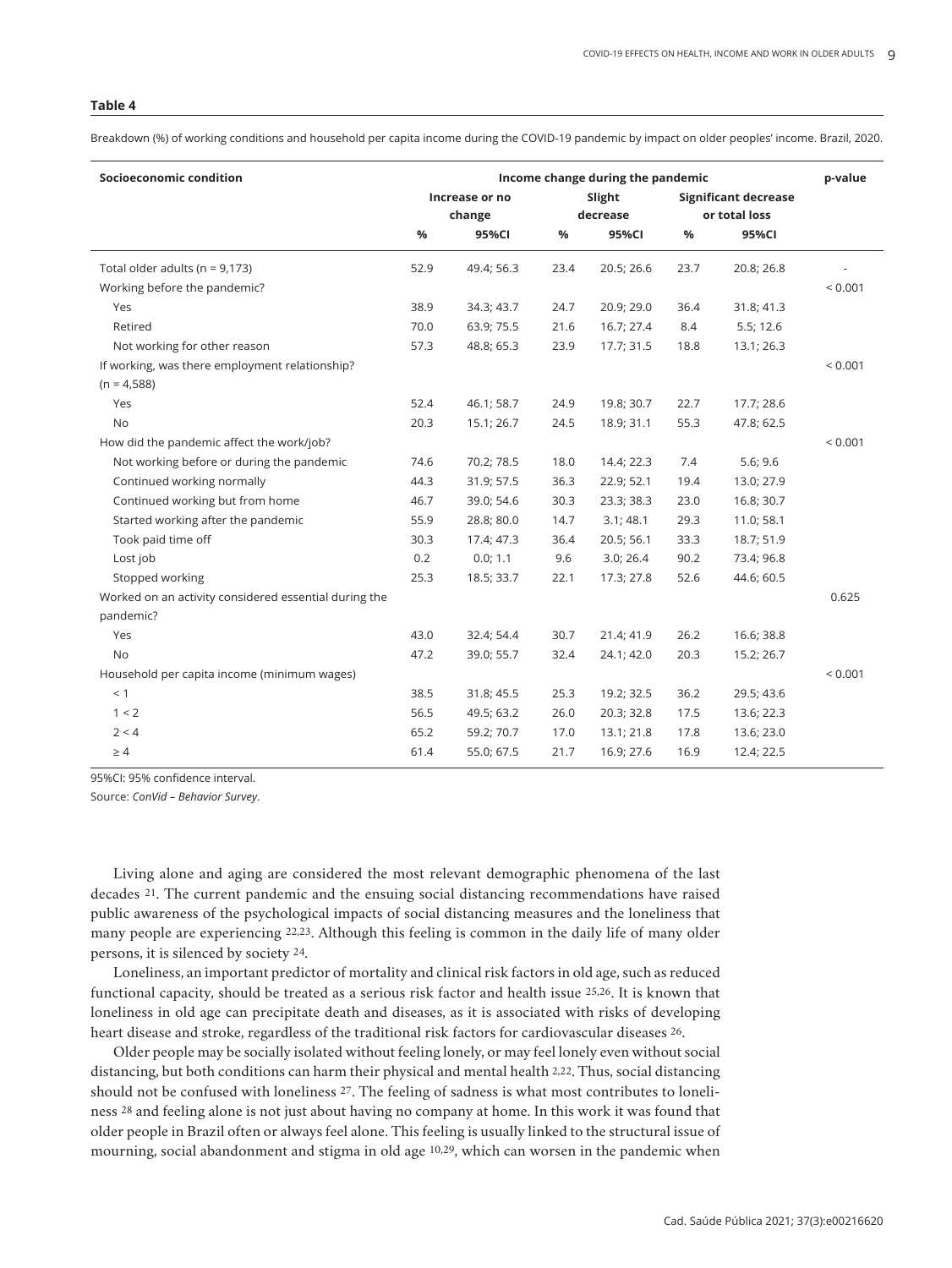Breakdown (%) of socioeconomic, household, work and health condition and distancing of older adults by self-perceived sadness and depression during the COVID-19 pandemic. Brazil, 2020.

| Socioeconomic, demographic and health situation        | Felt sad or depressed during the pandemic? |            |      |            |              |            |              |
|--------------------------------------------------------|--------------------------------------------|------------|------|------------|--------------|------------|--------------|
|                                                        |                                            | Never      |      | Seldom     | Often/Always |            |              |
|                                                        | %                                          | 95%CI      | $\%$ | 95%CI      | %            | 95%CI      |              |
| Total older adults ( $n = 9,133$ )                     | 28.5                                       | 25.4; 31.9 | 43.9 | 40.6; 47.4 | 27.5         | 24.6; 30.6 |              |
| Gender                                                 |                                            |            |      |            |              |            | < 0.001      |
| Male                                                   | 38.8                                       | 33.2; 44.8 | 43.7 | 37.9; 49.7 | 17.5         | 13.7; 22.1 |              |
| Female                                                 | 20.8                                       | 17.5; 24.5 | 44.1 | 40.2; 48.1 | 35.1         | 31.3; 39.1 |              |
| Household situation                                    |                                            |            |      |            |              |            | 0.101        |
| Lives alone                                            | 25.9                                       | 12.9; 45.1 | 46.8 | 27.8; 66.8 | 27.3         | 14.4; 45.5 |              |
| Lives with one person                                  | 28.7                                       | 23.9; 34.0 | 43.0 | 37.9; 48.3 | 28.3         | 23.8; 33.3 |              |
| Lives with two or more people                          | 28.4                                       | 24.3; 32.9 | 44.6 | 40.1; 49.2 | 26.9         | 23.3; 30.9 |              |
| Household per capita income (minimum wages)            |                                            |            |      |            |              |            | 0.032        |
| < 1                                                    | 23.3                                       | 17.8; 30.0 | 44.4 | 37.2; 51.8 | 32.3         | 26.2; 39.0 |              |
| 1 < 2                                                  | 33.9                                       | 27.3; 41.3 | 37.3 | 31.1; 43.9 | 28.7         | 22.6; 35.7 |              |
| 2 < 4                                                  | 27.7                                       | 22.3; 33.8 | 47.9 | 41.7; 54.1 | 24.4         | 19.7; 29.8 |              |
| $\geq 4$                                               | 28.4                                       | 23.2; 34.1 | 50.0 | 43.7; 56.2 | 21.7         | 17.1; 27.1 |              |
| How did the pandemic affect the household income?      |                                            |            |      |            |              |            | < 0.001      |
| Increase or no change                                  | 33.7                                       | 29.3; 38.4 | 42.3 | 37.9; 46.7 | 24.0         | 20.5; 28.0 |              |
| Slight decrease                                        | 20.8                                       | 16.2; 26.4 | 54.9 | 47.7; 62.0 | 24.2         | 18.7; 30.8 |              |
| Significant decrease or total loss                     | 24.9                                       | 18.3; 33.0 | 36.6 | 30.1; 43.7 | 38.5         | 31.7; 45.7 |              |
| Family member, friend or colleague with severe case of |                                            |            |      |            |              |            | 0.007        |
| COVID-19?                                              |                                            |            |      |            |              |            |              |
| Yes                                                    | 17.4                                       | 11.4; 25.6 | 45.5 | 36.7; 54.7 | 37.1         | 28.4; 46.7 |              |
| <b>No</b>                                              | 30.4                                       | 26.9; 34.1 | 43.7 | 40.0; 47.4 | 26.0         | 23.0; 29.2 |              |
| Felt isolated from family and friends during the       |                                            |            |      |            |              |            | ${}_{0.001}$ |
| pandemic?                                              |                                            |            |      |            |              |            |              |
| Never                                                  | 66.3                                       | 57.1; 74.4 | 30.2 | 22.3; 39.5 | 3.5          | 1.8; 6.9   |              |
| Seldom                                                 | 33.7                                       | 28.4; 39.4 | 56.4 | 50.6; 62.0 | 9.9          | 7.4; 13.3  |              |
| Often/Always                                           | 11.9                                       | 8.5; 16.3  | 41.0 | 36.5; 45.6 | 47.1         | 42.4; 51.9 |              |
| Social distancing practiced during the pandemic?       |                                            |            |      |            |              |            | 0.006        |
| Yes, extreme distancing                                | 22.1                                       | 17.5; 27.6 | 47.4 | 41.4; 53.5 | 30.5         | 25.9; 35.6 |              |
| Yes, intense distancing (left home to shop, etc.)      | 29.9                                       | 25.6; 34.6 | 45.2 | 40.8; 49.7 | 24.9         | 21.3; 28.8 |              |
| No social distancing or barely altered routine         | 39.7                                       | 30.2; 49.9 | 31.2 | 23.2; 40.5 | 29.1         | 20.0; 40.4 |              |

95%CI: 95% confidence interval.

Source: *ConVid – Behavior Survey*.

the elderly experience collective mourning, the high lethality of their age group, government neglect – in comments about the fragility of those infected – and lack of public policies for social protection 30.

In this survey, feelings of distress, loneliness and sadness during the pandemic were more pronounced among older women than among older men. These results may be a consequence of women's burden of housework, which was increased during the pandemic when many older women became responsible for caring for grandchildren, husbands, other older people and even their children 31. The greater economic vulnerability of women stemming from their background, the devaluation of their work and fewer opportunities of formal employment 32 when compared to men may also lead to greater feelings of distress in periods of increased unemployment and poverty.

However, authors point out that culturally imposed stereotypes 33 lead to gender differences in emotional experience and expression 34, with women expressing more feelings and men having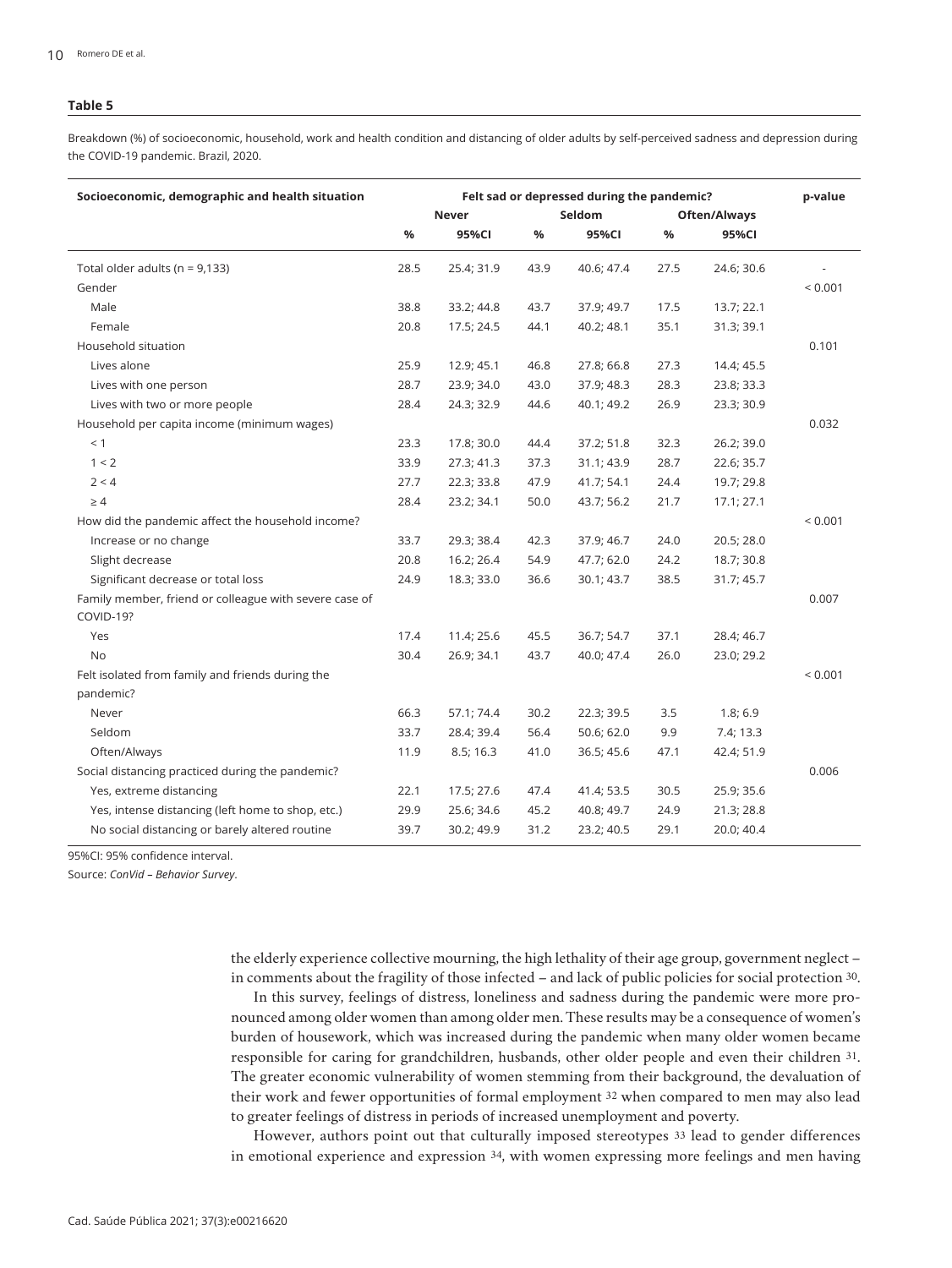stronger emotional experiences such as anger and aggression. Although the reports of sadness and loneliness are less intense among men, their effects can be more fatal, as shown by a meta-analysis study on mortality from all causes 35.

Identifying and caring as early as possible for older people living alone during the pandemic is one of the recommendations of the UN 3. Strategies to provide closeness and support networks to mitigate loneliness and social distancing include using the Internet and cell phones 36 (ICICT/Fiocruz. Sistema de Indicadores de Saúde e Acompanhamento de Políticas Públicas do Idoso (SISAP-Idoso). https://sisapidoso.icict.fiocruz.br/, acessed on 13/Jun/2020). However, this option is limited in a country like Brazil with a high percentage of illiterate older adults (reaching more than 40% in some states, according to the last census) 37, of poor families with no Internet access 38 and with mobile devices that are not adapted to the limitations of aging 39.

According to a recent report of the US National Academies of Sciences, Engineering and Medicine, the only efficient connection between older adults and the community is a health care system that includes home visits 40. Results of the *English Longitudinal Study of Ageing* (ELSA) show how primary prevention strategies aimed at reducing the impact of loneliness and social isolation can help prevent chronic diseases among older persons 26. In Brazil, community health agents (ACS) of the Family Health Strategy play an important role in identifying and monitoring older people who live alone and need support 41. However, changes in the Brazilian National Primary Care Policy since 2017 have weakened local teams and disqualified the work of those agents, aggravating the risk of lack of care for a significant part of the population 41, especially during the pandemic. A retrogression is feared in the important role of primary care in reducing hospitalizations and mortality from preventable causes in older adults observed since the early 21st century 42.

In a recent study comparing the periods 2008/2014 and 2014/2018, the Economic Commission for Latin America and the Caribbean (ECLAC) showed that Brazil is among the worst performing countries regarding poverty, inequality and unemployment compared to other countries in the region 43. The risk of falling into poverty due to loss of household income and inadequate pensions to support living standards forces older adults to continue working even after retirement, or to make family arrangements to ensure minimally decent living conditions 44.

The fragile labor and economic conditions of older Brazilians 45 is evidenced in this survey by the high percentage of older people who were still working, most of them in informal activities (selfemployed or with no employment relationship). In addition, the survey found a marked decrease in income during the pandemic among older adults with poorer socioeconomic conditions.

The changes in working conditions among older adults during the pandemic affected men and women unequally, which is probably related to the fact that the female labor force in Brazil is concentrated in self-employment activities, such domestic workers, the vast majority of whom have no employment relationship and are in a situation of greater vulnerability 46.

Employment relationships and labor rights are decisive factors to ensure secure and dignified living conditions 47. The growth of informal employment, as well as the relaxation of labor rights in recent years 48,49, places the population in a condition of great vulnerability in the context of economic deterioration. The loss of household per capita income of older people during the pandemic was frequent among those who had no formal employment, which may be related to the increased economic vulnerability of the Brazilian population since 2014 indicated in the ECLAC study 43, and the growing unemployment in the country during the first quarter of 2020, when the first case of COVID-19 was reported in Brazil 50. Therefore, guaranteeing the survival of older people and ensuring the sustainability and effectiveness of measures to control COVID-19 requires implementing policies for the social protection and support of vulnerable populations, such as the basic income program 51.

Researchers have compared measures to control the epidemic in different countries and the levels of adherence to them, concluding that extreme social distancing measures, extended to the entire population, are the most efficient option for survival, especially for older people, despite the difficulty of this choice in many social contexts 52. However, such measures must be accompanied by economic protection and face-to-face social interaction or other mitigating measures such as home and community support from health care services 4.

It should be considered that the health profile of older adults in Brazil places them at high risk for severe COVID-19, since the prevalence of chronic diseases is high. Consequently, socioeconomic pro-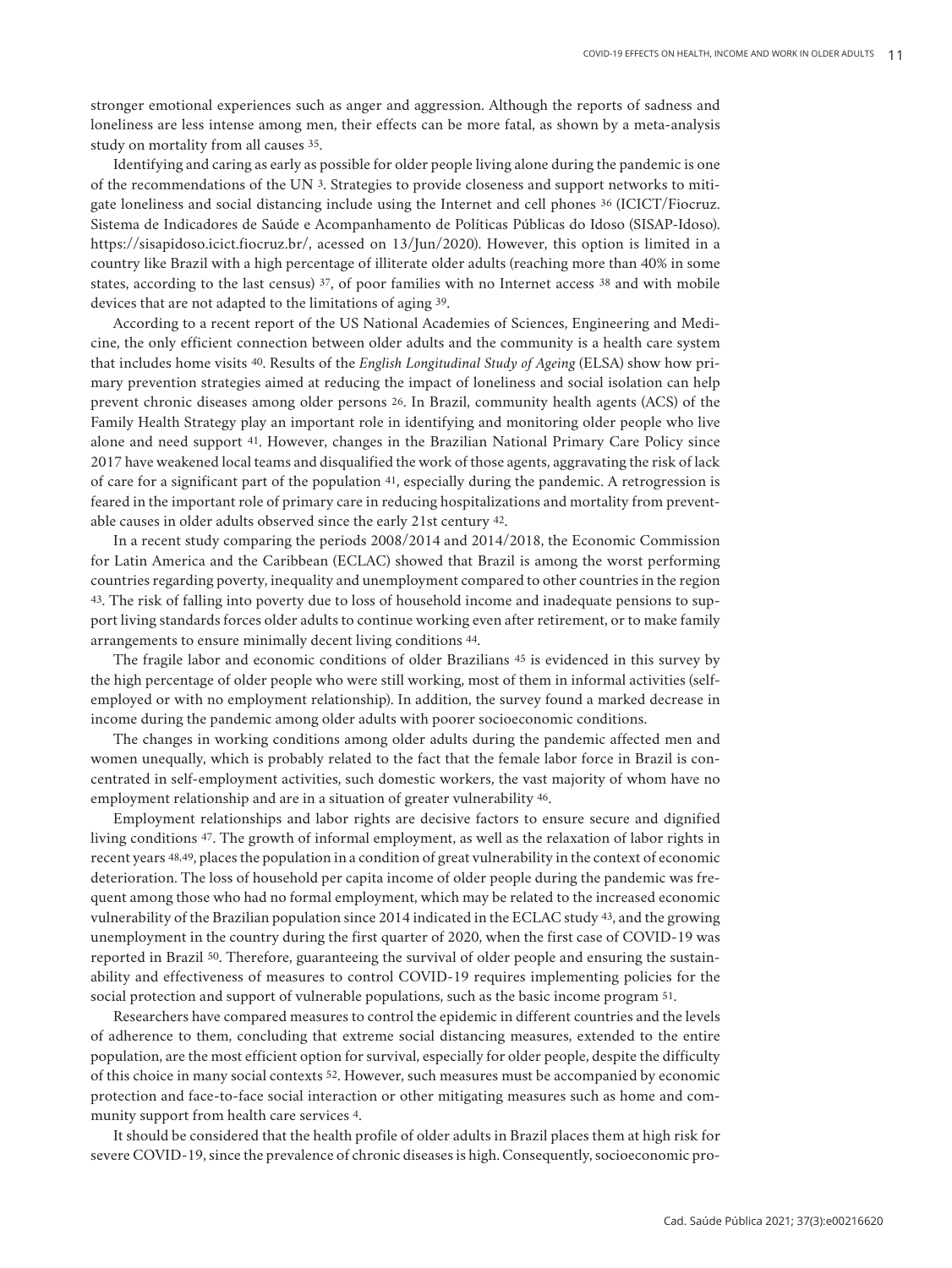tection of older people, especially those with risk factors, diseases and comorbidities, is of paramount importance in all countries 4. This survey found a high prevalence of NCDs associated with a risk for severe COVID-19, such as diabetes, high blood pressure, chronic respiratory disease, heart disease or cancer, a result that is consistent with the risk analysis based on the 2013 *National Health Survey* (PNS) 52. Furthermore, the lack of timely diagnosis of the new coronavirus 53 is a major obstacle in Brazil to the protection and prevention of the severe form of the disease among the older population, which is confirmed by the low percentage of older adults who have been tested for COVID-19.

Some limitations of the ConVid survey should be stressed. It is noteworthy that the findings presented here relate to a population that has greater access to information and communication resources. People with less education and no access to the Internet were unable to take part in the survey. Due to the involuntary exclusion of people with less education the percentage of people who did not practice social distancing might be underestimated. Moreover, the reliance on observations resulting from snowball sampling 54 may have led to biased estimates. However, these limitations have been minimized due to the large sample size and the calibration with data from the 2019 PNAD, considering Brazilian region of residence, gender, age group, educational level and race/skin color as weighting factors.

Another limitation of the survey is not identifying older people who live in long-term care homes, facilities that house thousands of older adults, with higher risk of contagion and death from COVID-19 55.

The use of a question about distress and depression without the administration of a validated instrument may have caused prevalence to be overestimated, since the answer might refer to a momentary feeling rather than an established disease. As for income, the answer categories "significant decrease" and "total loss" were combined, which creates a limitation in assessing loss intensity. However, any kind of loss in family income was considered serious.

Given the above, an increase in situations of vulnerability can be expected in representative studies of the older population. Thus, despite the limitations described, this study contributes important elements to the diagnosis of problems related to the living conditions of older people during the COVID-19 pandemic. Representative studies of the older population in Brazil are recommended, besides more in-depth research on the impact of the pandemic on the health of this population.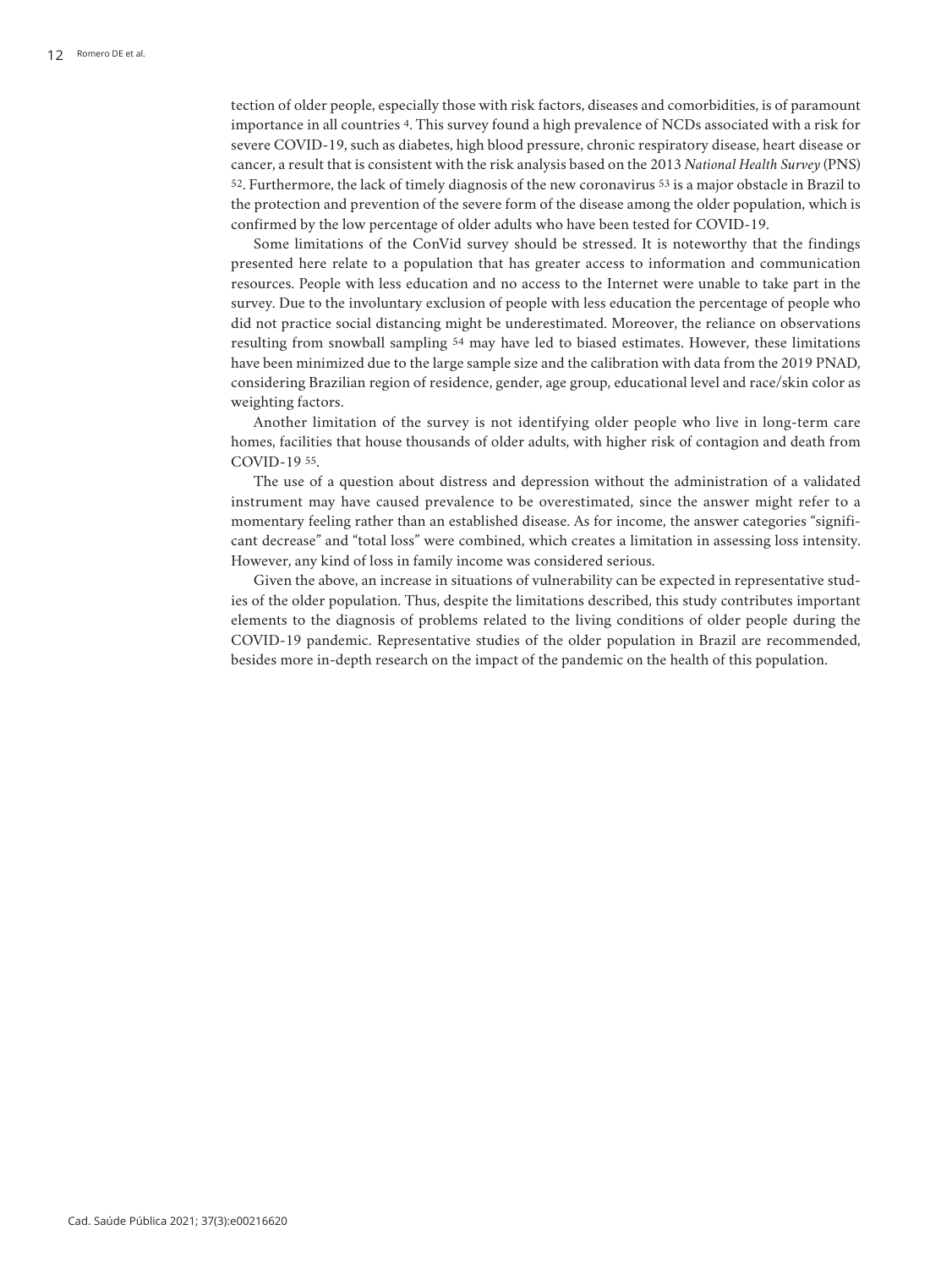# **Contributors**

D. E. Romero participated in the study design, planning, writing, data analysis and interpretation, critical review of the content and approval of the final version. J. Muzy and G. N. Damacena con tributed to writing, data analysis and interpretation, and approval of the final version. N. A. Souza, W. S. Almeida, C. L. Szwarcwald, D. C. Mallta, M. B. A. Barros, P. R. B. Souza Júnior, L. O. Azevedo, R. Gracie, M. F. Pina, M. G. Lima, I. E. Machado, C. S. Gomes, A. O. Werneck and D. R. P. Silva collabo rated on data analysis, planning and critical review of the manuscript.

# **Additional informations**

ORCID: Dalia Elena Romero (0000-0002-2643- 9797); Jéssica Muzy (0000-0003-2526-2317); Giseli Nogueira Damacena (0000-0002-7059-3353); Nathalia Andrade de Souza (0000-0003-1364- 8642); Wanessa da Silva de Almeida (0000-0002- 5164-8603); Celia Landmann Szwarcwald (0000- 0002-7798-2095); Deborah Carvalho Malta (0000- 0002-8214-5734); Marilisa Berti de Azevedo Barros (0000-0003-3974-195X); Paulo Roberto Borges de Souza Júnior (0000- 0002-8142-4790); Luiz Otávio Azevedo (0000-0002-4876-5948); Renata Gracie (0000-0003-0225-3696); Maria de Fátima de Pina (0000-0002-1521-7865); Margareth Guimarães Lima (0000-0001-6996-0745); Ísis Eloah Macha do (0000-0002-4678-2074); Crizian Saar Gomes (0000-0001-6586-4561); André Oliveira Werneck (0000-0002-9166-4376); Danilo Rodrigues Pereira da Silva (0000-0003-3995-4795).

## **References**

- 1. World Health Organization. Director-Gener al's opening remarks at the media briefing on COVID 19. https://www.who.int/dg/speech es/detail/who-director-general-s-openingremarks-at-the-media-briefing-on-covid-19-11-march-2020 (accessed on 12/Jun/2020).
- 2. Huang C, Wang Y, Li X, Ren L, Zhao J, Hu Y, et al. Clinical features of patients infected with 2019 novel coronavirus in Wuhan, China. Lan cet 2020; 395:497-506.
- 3. United Nations. Policy brief: the impact of COVID-19 on older persons. https://www. un.org/development/desa/ageing/wp-con tent/uploads/sites/24/2020/05/COVID-Old er-persons.pdf (acessado em 04/Jun/2020).
- 4. Rodela T, Tasnim S, Mazumder H, Faizah F, Sultana A, Hossain M. Economic impacts of coronavirus disease (COVID-19) in developing countries. (Working Paper Series). https://osf. io/download/5e88b138d697350021be3353/ (acessado em 12/Jun/2020).
- 5. Komatsu BK, Menezes-Filho N. Simulações de impactos da COVID-19 e da renda básica emergencial sobre o desemprego, renda, po breza e desigualdade. São Paulo: Insper Centro de Gestão e Políticas Públicas; 2020. (Policy Paper, 43).
- 6. Pikhart H, Bobak M, Siegrist J, Pajak A, Rywik S, Kyshegyi J, et al. Psychosocial work char acteristics and self rated health in four postcommunist countries. J Epidemiol Community Health 2001; 55:624-30.
- 7. Yenilmez MI. Economic and social conse quences of population aging the dilemmas and opportunities in the twenty-first century. Appl Res Qual Life 2015; 10:735-52.
- 8. Gragnolati M, Jorgensen OH, Rocha R, Frut tero A. Growing old in an older Brazil: impli cations of population aging on growth, pov erty, public finance and service delivery. Wash ington DC: World Bank; 2011.
- 9. United Nations. Political declaration and Ma drid international plan of action on ageing, 2002. In: Second World Assembly on Ageing. https://www.un.org/esa/socdev/documents/ ageing/MIPAA/political-declaration-en.pdf (accessed on 13/Jun/2020).
- 10. Elias N. A solidão dos moribundos: seguido de envelhecer e morrer. Rio de Janeiro: Jorge Zahar Editor; 2001.
- 11. Szwarcwald CL, Souza Júnior PRB, Damace na GN, Malta DC, Barros MBA, Romero DE, et al. *ConVid – Pesquisa de Comportamentos* pela Internet durante a pandemia de COVID-19 no Brasil: concepção e metodologia de aplicação. Cad Saúde Pública 2021; 37:e00268320.
- 12. McKnight C, Des Jarlais D, Bramson H, Tower L, Abdul-Quader AS, Nemeth C, et al. Respon dent-driven sampling in a study of drug users in New York City: notes from the field. J Ur ban Health 2006; 83 Suppl 6:i54-9.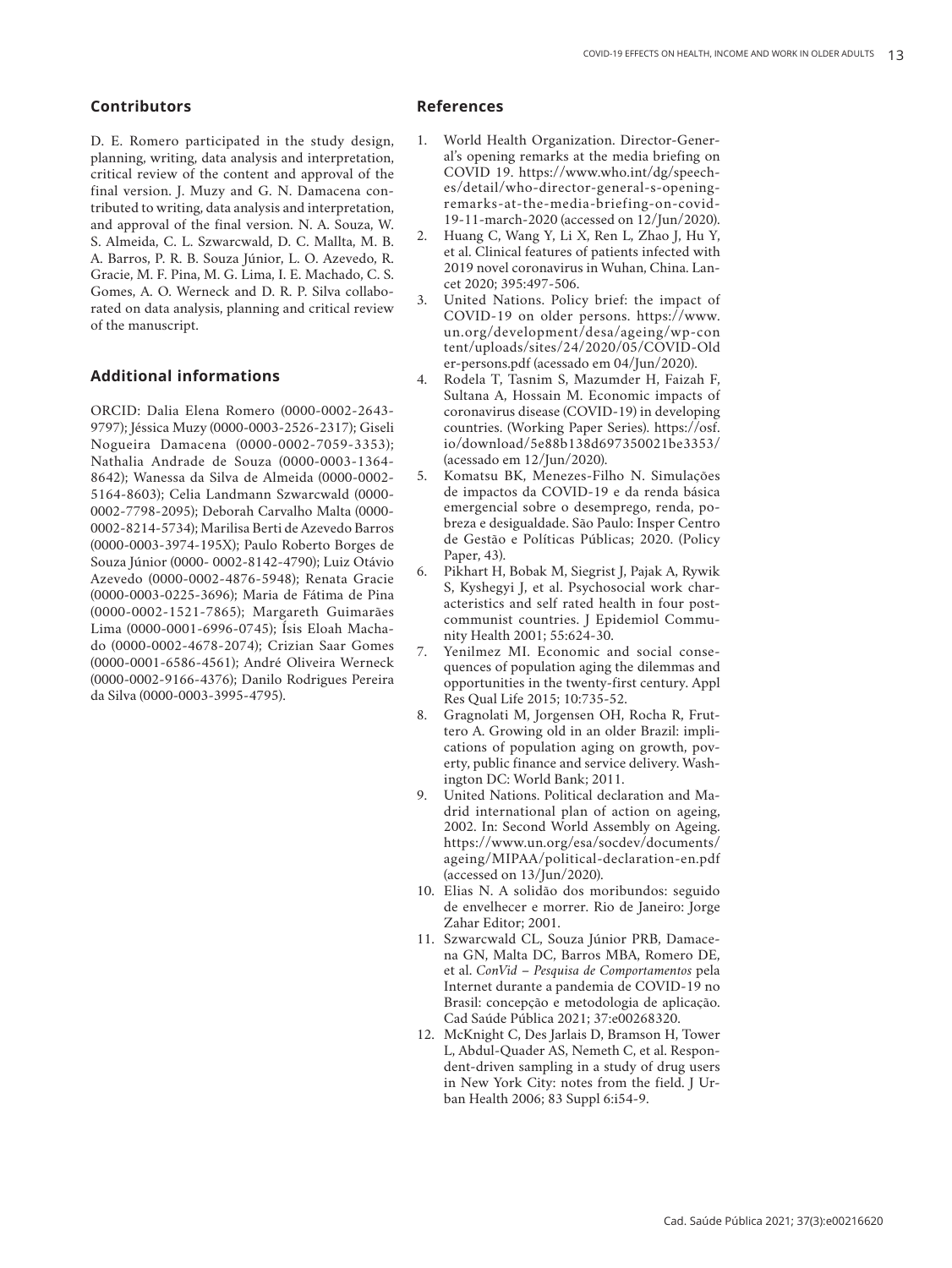- 13. Szwarcwald CL, Damacena GN. Amostras complexas em inquéritos: planejamento e im plicações na análise estatística de dados. Rev Bras Epidemiol 2008; 11 Suppl 1:38-45.
- 14. Jordan RE, Adab P, Cheng KK. COVID-19: risk factors for severe disease and death. BMJ 2020; 368:m1198.
- 15. Barros MBA, Lima MG, Malta DC, Szwar cwald CL, Azevedo RCS, Romero D, et al. Re lato de tristeza/depressão, nervosismo/ansie dade e problemas de sono na população adulta brasileira durante a pandemia de COVID-19. Epidemiol Serv Saúde 2020; 29:e2020427.
- 16. Braz MV. A pandemia de COVID-19 (SARS-CoV-2) e as contradições do mundo do trabalho. Revista Laborativa 2020; 9:116-30.
- 17. Afshar S, Roderick PJ, Kowal P, Dimitrov BD, Hill AG. Multimorbidity and the inequalities of global ageing: a cross-sectional study of 28 countries using the World Health Surveys. BMC Public Health 2015; 15:776.
- 18. Armitage R, Nellums LB. COVID-19 and the consequences of isolating the elderly. Lancet Public Health 2020; 5:e256.
- 19. Negrini ELD, Nascimento CF, Silva A, Antunes JLF. Elderly persons who live alone in Brazil and their lifestyle. Rev Bras Geriatr Gerontol 2018; 21:523-31.
- 20. Romero DE. Diferenciais de gênero no impac to do arranjo familiar no status de saúde dos idosos brasileiros. Ciênc Saúde Colet 2002; 7:777-94.
- 21. Klinenberg E. Social isolation, loneliness, and living alone: identifying the risks for public health. Am J Public Health 2016; 106:786-7.
- 22. Wu B. Social isolation and loneliness among older adults in the context of COVID-19: a global challenge. Glob Health Res Policy 2020; 5:27.
- 23. Schmidt B, Crepaldi MA, Bolze SDA, Neiva-Silva L, Demenech LM. Saúde mental e intervenções psicológicas diante da pandemia do novo coronavírus (COVID-19). Estud Psicol (Campinas) 2020; 37:e200063.
- 24. Azeredo ZAS, Afonso MAN. Solidão na pers pectiva do idoso. Rev Bras Geriatr Gerontol 2016; 19:313-24.
- 25. Pantell M, Rehkopf D, Jutte D, Syme SL, Balmes J, Adler N. Social isolation: a predic tor of mortality comparable to traditional clinical risk factors. Am J Public Health 2013; 103:2056-62.
- 26. Valtorta NK, Kanaan M, Gilbody S, Hanratty B. Loneliness, social isolation and risk of car diovascular disease in the English Longitudi nal Study of Ageing. Eur J Prev Cardiol 2018; 25:1387-96.
- 27. Windle K, Francis J, Coomber C. Preventing loneliness and social isolation: interventions and outcomes. London: Social Care Institute for Excellence; 2011.
- 28. Bozzaro C, Boldt J, Schweda M. Are older people a vulnerable group? Philosophical and bioethical perspectives on ageing and vulner ability. Bioethics 2018; 32:233-9.
- 29. The Lancet. COVID-19 in Brazil: "So what?". Lancet 2020; 395:1461.
- 30. Heilborn MLA, Peixoto CE, Barros MML. Tensões familiares em tempos de pandemia e confinamento: cuidadoras familiares. Physis (Rio J.) 2020; 30:e300206.
- 31. Guiraldelli R. Adeus à divisão sexual do tra balho? Desigualdade de gênero na cadeia pro dutiva da confecção. Sociedade e Estado 2012; 27:709-32.
- 32. Plant EA, Hyde JS, Keltner D, Devine PG. The gender stereotyping of emotions. Psychol Women Q 2000; 24:81-92.
- 33. Deng Y, Chang L, Yang M, Huo M, Zhou R. Gender differences in emotional response: in consistency between experience and expres sivity. PLoS One 2016; 11:e0158666.
- 34. Rico-Uribe LA, Caballero FF, Martín-María N, Cabello M, Ayuso-Mateos JL, Miret M. Asso ciation of loneliness with all-cause mortality: a meta-analysis. PLoS One 2018; 13:e0190033.
- 35. Newman MG, Zainal NH. The value of main taining social connections for mental health in older people. Lancet Public Health 2020; 5:e12-3.
- 36. Käll A, Jägholm S, Hesser H, Andersson F, Mathaldi A, Norkvist BT, et al. Internet-based cognitive behavior therapy for loneliness: a pilot randomized controlled trial. Behav Ther 2020; 51:54-68.
- 37. Silva TC, Coelho FC, Ehrl P, Tabak BM. Aces so à Internet em períodos recessivos: o caso do Brasil. Revista Ibérica de Sistemas e Tecnolo gias de Informação 2020; E28:486-98.
- 38. Câmara TSS, Almeida GKF, Magalhães YC, Al meida WRM. As dificuldades dos idosos com dispositivos móveis. Ceuma Perspectivas 2017; 30:64-75.
- 39. National Academies of Sciences, Engineering, and Medicine. Social isolation and loneliness in older adults: opportunities for the health care system. Washington DC: National Acad emies Press; 2020.
- 40. Sarti TD, Lazarini WS, Fontenelle LF, Almeida APSC. What is the role of primary health care in the COVID-19 pandemic? Epidemiol Serv Saúde 2020; 29:e2020166.
- 41. Morosini MVGC, Fonseca AF, Lima LD. Polí tica Nacional de Atenção Básica 2017: retro cessos e riscos para o Sistema Único de Saúde. Saúde Debate 2018; 42:11-24.
- 42. Kanso S, Romero DE, Leite IC, Marques A. A evitabilidade de óbitos entre idosos em São Paulo, Brasil: análise das principais causas de morte. Cad Saúde Pública 2013; 29:735-48.
- 43. Comissão Econômica para América Latina e o Caribe. Panorama social da América Latina, 2019. Santiago: Organização das Nações Uni das; 2020.
- 44. D'Alencar RS, Campos JB. Velhice e trabalho: a informalidade como (re)aproveitamento do descartado. Estud Interdiscip Envelhec 2006; 10:29-43.
- 45. Iriart JA, Oliveira RP, Xavier SS, Costa AM, Araújo GR, Santana VS. Representações do trabalho informal e dos riscos à saúde en tre trabalhadoras domésticas e trabalhadores da construção civil. Ciênc Saúde Colet 2008; 13:165-74.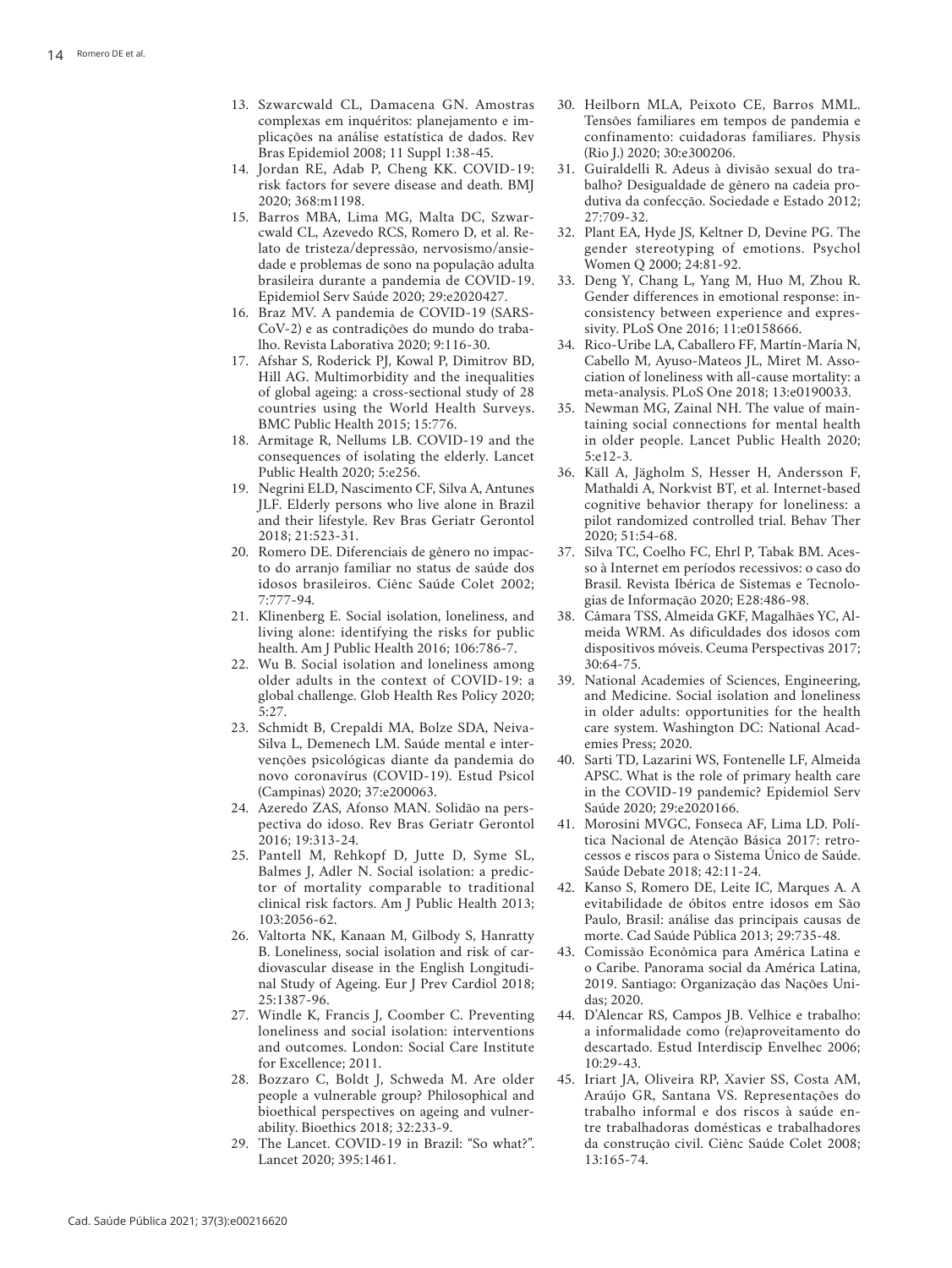- 46. Pinto MDV. Regulación del mercado de traba jo y protección social: desafíos institucionales. In: Martínez R, editor. Institucionalidad social en América Latina y el Caribe. Santiago: Co misión Económica para América Latina y el Caribe; 2017. p. 105-66.
- 47. Krein JD, Colombi APF. A reforma trabalhista em foco: desconstrução da proteção social em tempos de neoliberalismo autoritário. Educ Soc 2019; 40:e0223441.
- 48. Passos SS, Lupatini M. A contrarreforma tra balhista e a precarização das relações de traba lho no Brasil. Revista Katálysis 2020; 23:132- 42.
- 49. Silva MHA, Procópio IM. A fragilidade do sis tema de saúde brasileiro e a vulnerabilidade social diante da COVID-19. Rev Bras Promoç Saúde 2020 ;33:10724.
- 50. Aquino EML, Silveira IH, Pescarini JM, Aqui no R, Souza-Filho JA, Rocha AS, et al. Social distancing measures to control the COVID-19 pandemic: potential impacts and challenges in Brazil. Ciênc Saúde Colet 2020; 25 Suppl 1:2423-46.
- 51. Ferguson NM, Laydon D, Nedjati-Gilani G, Imai N, Ainslie K, Baguelin M, et al. Report 9: impact of non-pharmaceutical interventions (NPIs) to reduce COVID-19 mortality and healthcare demand. London: Imperial College London; 2020.
- 52. Rezende LFM, Thome B, Schveitzer MC, Souza-Júnior PRB, Szwarcwald CL. Adults at high-risk of severe coronavirus disease-2019 (COVID-19) in Brazil. Rev Saúde Pública 2020; 54:50.
- 53. Gaete R. Análise subnotificação COVID-19 Brasil. https://ciis.fmrp.usp.br/covid19/ana lise-subnotificacao/ (accessed on 07/May/ 2020).
- 54. Szwarcwald CL, Souza Júnior PR, Damacena GN, Barbosa Junior A, Kendall C. Analysis of data collected by RDS among sex workers in 10 Brazilian cities, 2009: estimation of the prevalence of HIV, variance, and design effect. J Acquir Immune Defic Syndr 2011; 57 Suppl 3:S129-35.
- 55. Watanabe HAW, Domingues MARC, Duarte YAO. COVID-19 and homes for the aged: care or an announced death? Geriatr Gerontol Ag ing 2020; 14:143-5.